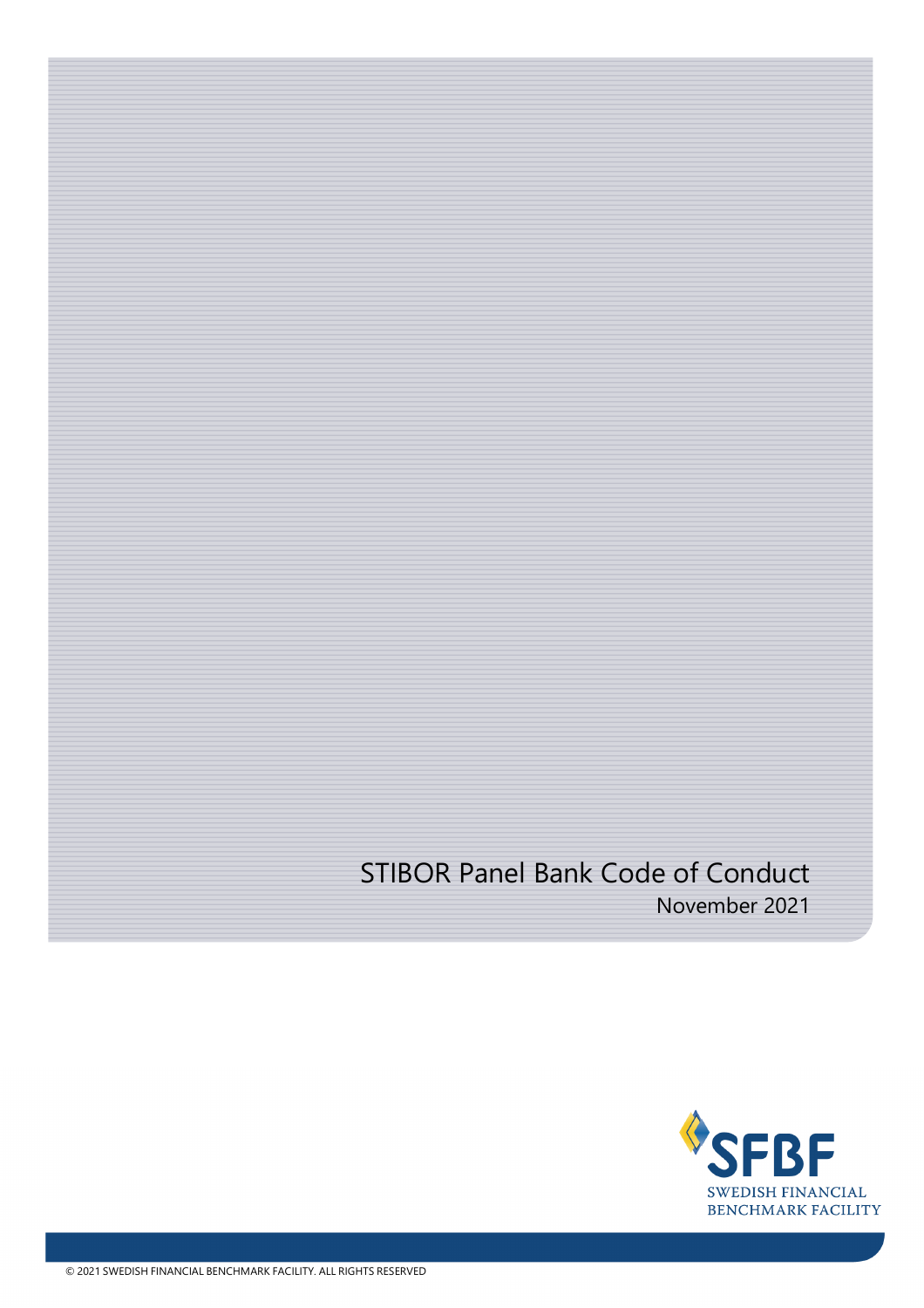# Contents

| 1   |                                                                    |  |
|-----|--------------------------------------------------------------------|--|
| 1.1 |                                                                    |  |
| 1.2 |                                                                    |  |
| 1.3 |                                                                    |  |
|     |                                                                    |  |
| 2.1 |                                                                    |  |
|     |                                                                    |  |
| 3.1 |                                                                    |  |
| 3.2 |                                                                    |  |
| 3.3 |                                                                    |  |
|     |                                                                    |  |
| 4.1 |                                                                    |  |
| 4.2 |                                                                    |  |
| 4.3 |                                                                    |  |
| 5   |                                                                    |  |
| 5.1 |                                                                    |  |
| 5.2 |                                                                    |  |
| 5.3 |                                                                    |  |
|     | 5.3.1                                                              |  |
|     | 5.3.2                                                              |  |
| 6   |                                                                    |  |
| 6.1 |                                                                    |  |
|     |                                                                    |  |
| 7.1 |                                                                    |  |
| 7.2 |                                                                    |  |
| 7.3 |                                                                    |  |
| 7.4 |                                                                    |  |
| 8   |                                                                    |  |
| 8.1 |                                                                    |  |
| 8.2 | Use of Automated Systems to Contribute Transactional Input Data 17 |  |
| 8.3 |                                                                    |  |
| 8.4 |                                                                    |  |
| 8.5 |                                                                    |  |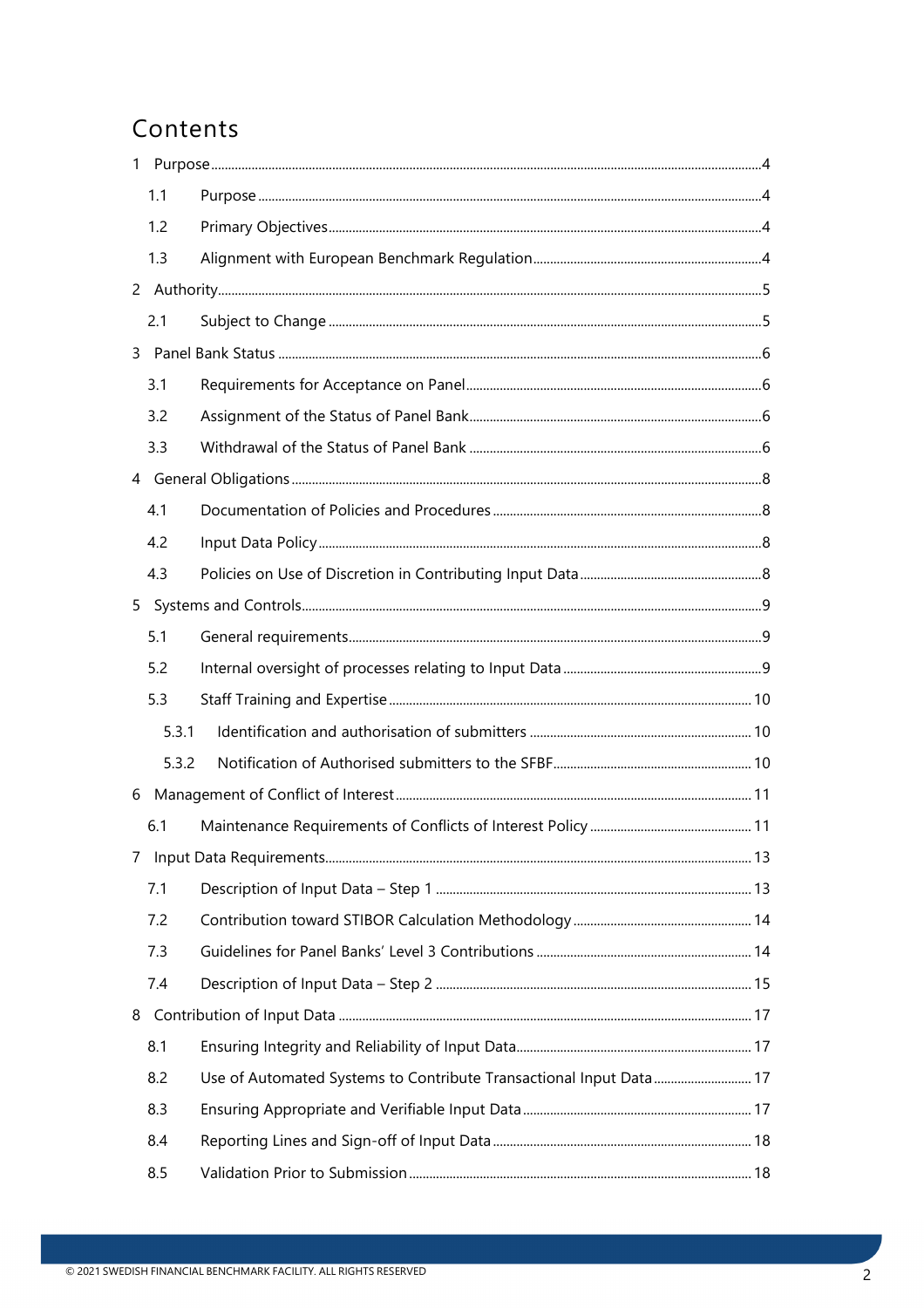|                                                                             | 8.5.1 |                                                                   |  |  |
|-----------------------------------------------------------------------------|-------|-------------------------------------------------------------------|--|--|
|                                                                             | 8.6   | Suspicious Behaviour, Manipulation and Disciplinary Procedures 19 |  |  |
|                                                                             | 8.6.1 |                                                                   |  |  |
|                                                                             | 8.6.2 |                                                                   |  |  |
|                                                                             | 8.7   |                                                                   |  |  |
|                                                                             | 8.8   |                                                                   |  |  |
|                                                                             | 8.9   |                                                                   |  |  |
|                                                                             | 8.10  |                                                                   |  |  |
|                                                                             | 8.11  |                                                                   |  |  |
|                                                                             |       |                                                                   |  |  |
| 10 Requirement for Access by the Swedish financial supervisory authority 22 |       |                                                                   |  |  |
|                                                                             |       |                                                                   |  |  |
|                                                                             |       |                                                                   |  |  |
|                                                                             |       |                                                                   |  |  |
|                                                                             |       |                                                                   |  |  |

Copyright © 2021 by Swedish Financial Benchmark Facility (SFBF) all rights reserved. This document or any portion thereof may not be reproduced or used in any manner whatsoever without the express written permission of the SFBF.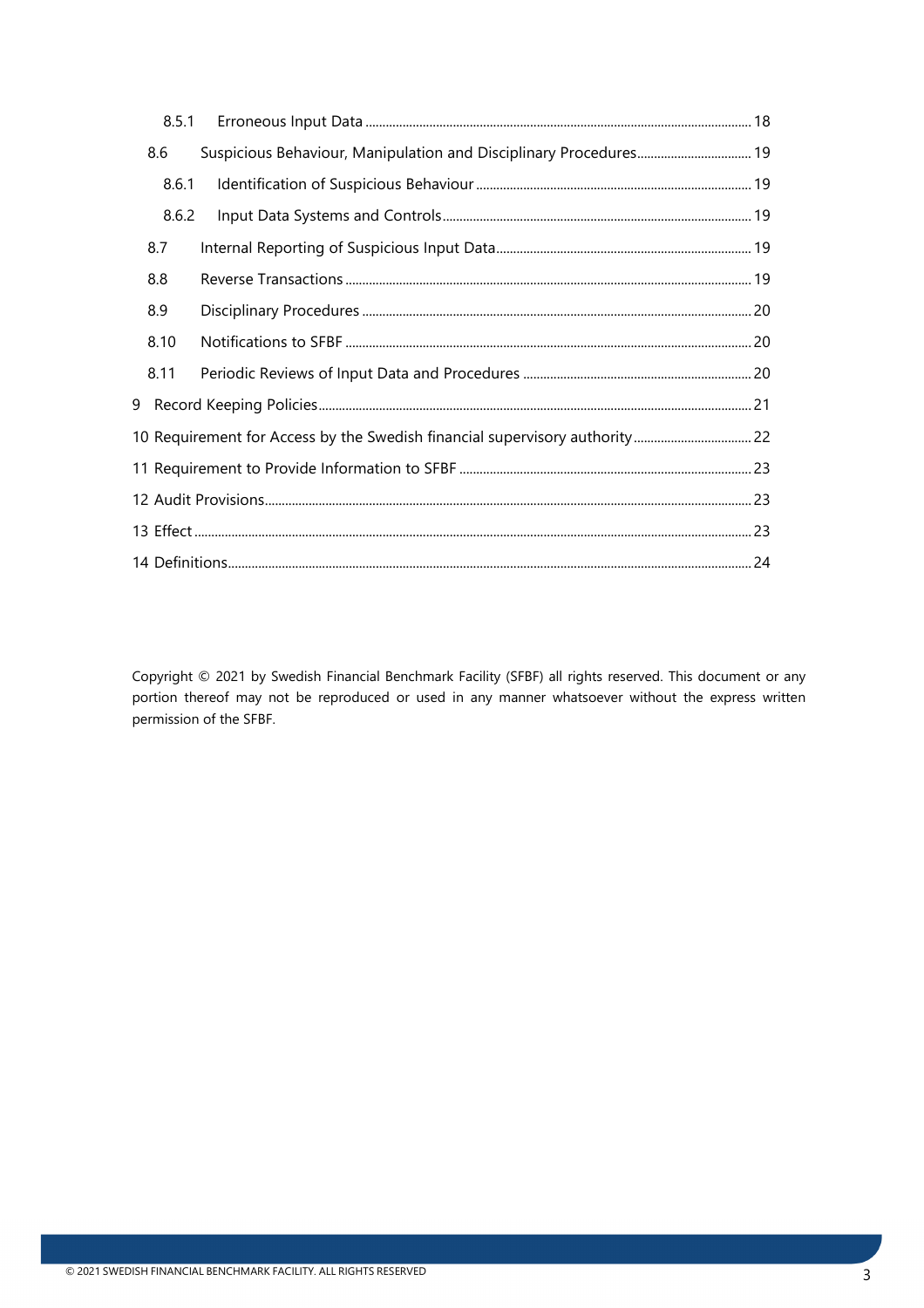## <span id="page-3-0"></span>1 Purpose

#### <span id="page-3-1"></span>1.1 Purpose

The Purpose of this STIBOR Panel Bank Code of Conduct (hereinafter PB Code of Conduct) is to ensure consistent behaviour by STIBOR Panel Banks in respect to their provision of input data as regards the quality, accuracy and quantity required by the STIBOR Calculation Methodology used to determine STIBOR[1](#page-3-4).

### <span id="page-3-2"></span>1.2 Primary Objectives

The primary objectives of the PB Code of Conduct are:

- I. To ensure the integrity of STIBOR by prescribing standards for the contribution of input data by Panel Banks,
- II. To define specific obligations for Panel Banks with respect to governance, control frameworks, methodologies and independent review related to their contributions,
- III. To assist Panel Banks to establish and maintain a robust internal control environment to discharge their obligations with respect to STIBOR,
- IV. To provide transparency to stakeholders regarding the standards for the provision of STIBOR.

### <span id="page-3-3"></span>1.3 Alignment with European Benchmark Regulation

This PB Code of Conduct is aligned with Regulation (EU) 2016/1011 of the European Parliament (EU BMR), including any delegated or implementing acts, regulatory or implementing technical standards, rules, requirements, guidelines, and policies relating to the aforesaid regulation, as at the date of this PB Code of Conduct. As EU BMR may be amended or replaced from time to time, this PB Code of Conduct is subject to change as set out in clause 2.1.

<span id="page-3-4"></span><sup>&</sup>lt;sup>1</sup> STIBOR, a critical interest rate benchmark.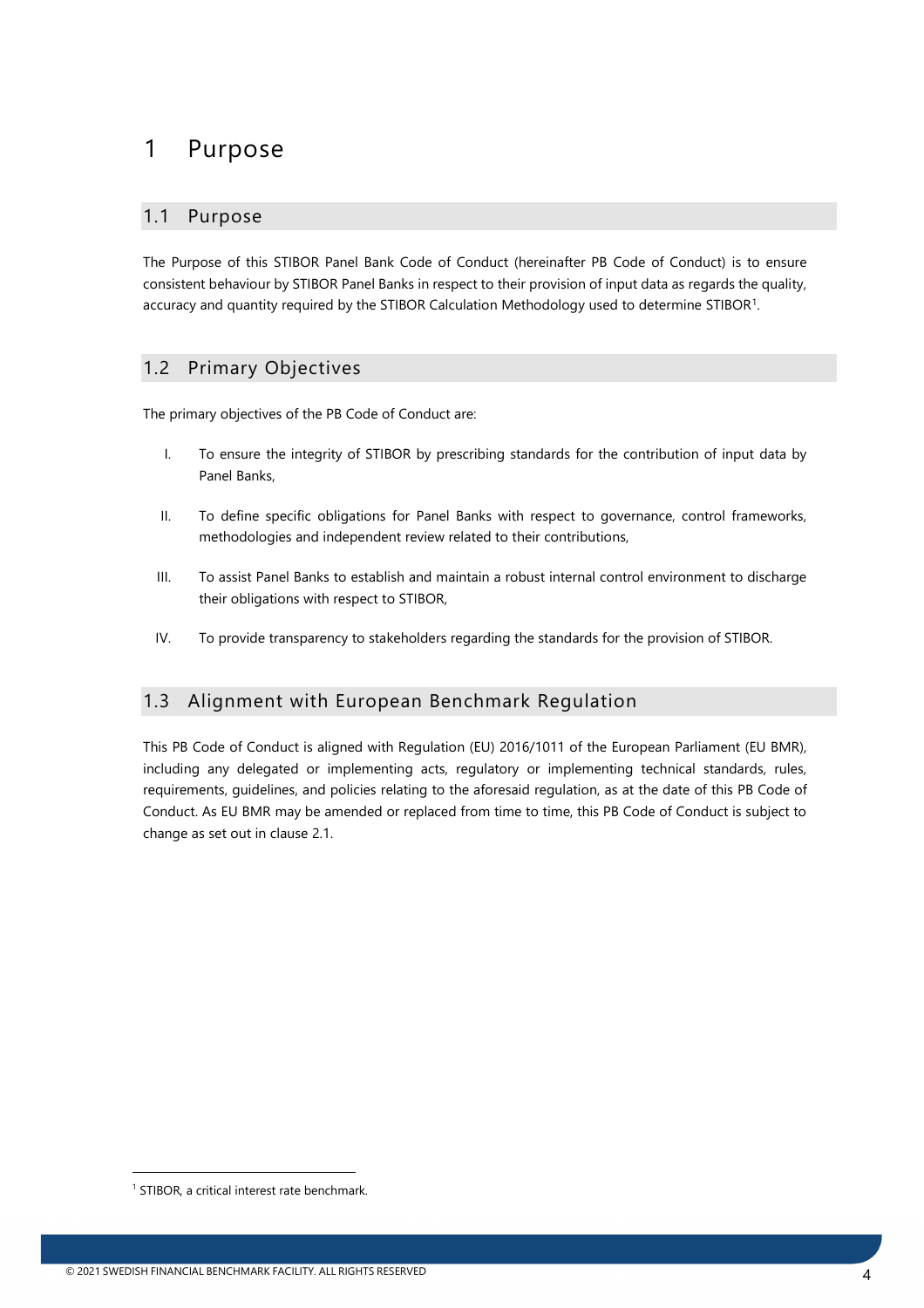# <span id="page-4-0"></span>2 Authority

The PB Code of Conduct forms an integral component of the STIBOR governance framework and has been adopted by the SFBF Board of Directors following a recommendation by the STIBOR Oversight Committee.

The PB Code of Conduct will be made available on the SFBF's website.

The PB Code of Conduct will be reviewed by the STIBOR Oversight Committee at least annually. Changes will be introduced where appropriate to cope with changes to market conditions, relevant legislation and regulation and enhancements to international standards for benchmark provision.

A Panel Bank shall confirm their acceptance of this PB Code of Conduct by executing and delivering to the SFBF a 'Declaration of Accession' substantially in a form provided by the SFBF.

Each Panel Bank shall become bound by the PB Code of Conduct by certifying their compliance with the provisions of this PB Code of Conduct by executing and delivering to the SFBF a 'Declaration of Compliance' substantially in a form provided by the SFBF. Each Panel Bank shall repeat this declaration annually and at each time the SFBF instructs the Panel Banks to do so following any material update to the PB Code of Conduct.

### <span id="page-4-1"></span>2.1 Subject to Change

This PB Code of Conduct may be subject to change by the SFBF on 30 days' notice to the Panel Banks. Panel Banks shall ensure that appropriate changes are made to their policies and procedures within this timeframe or as otherwise advised by the SFBF.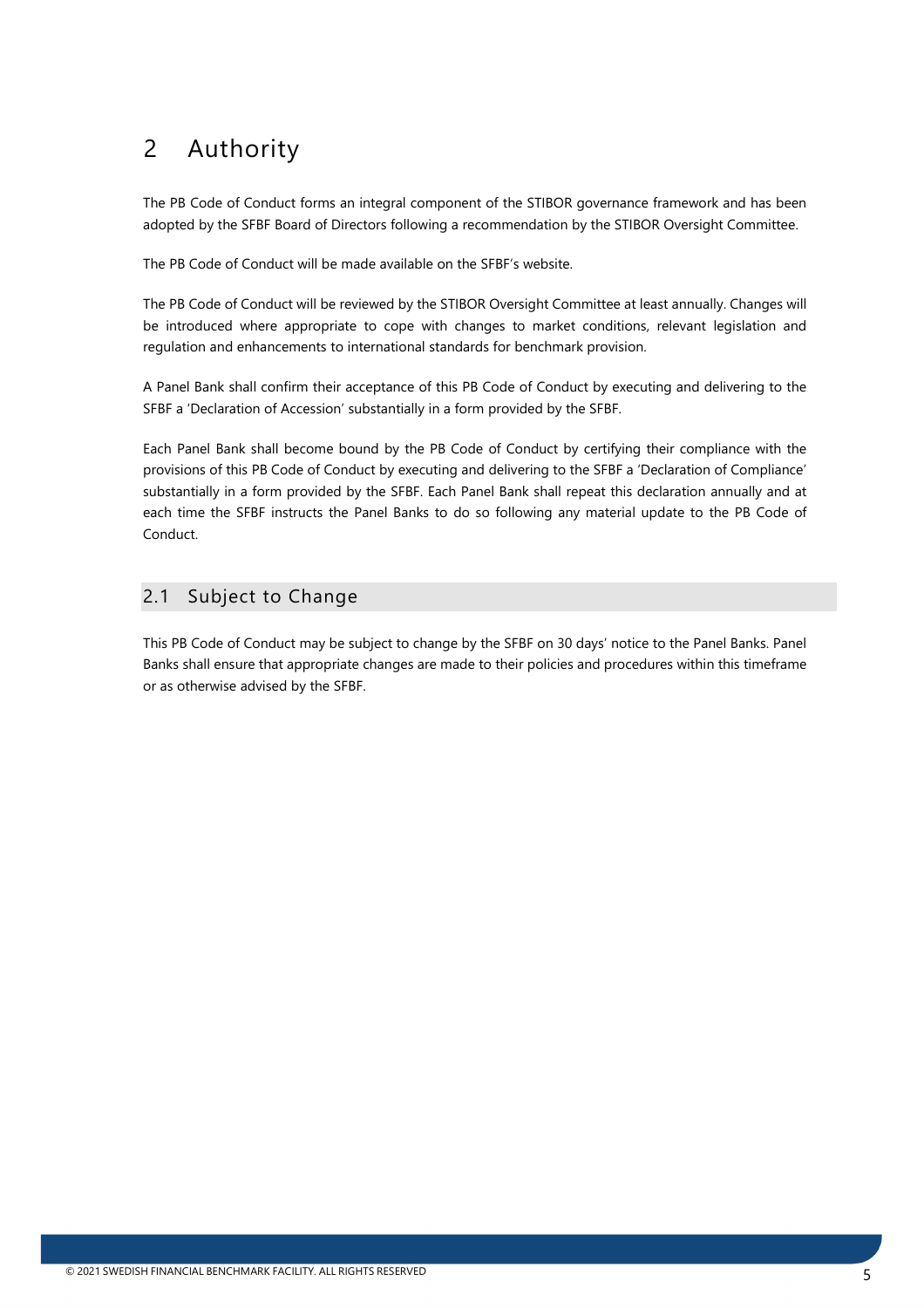## <span id="page-5-0"></span>3 Panel Bank Status

#### <span id="page-5-1"></span>3.1 Requirements for Acceptance on Panel

A Panel Bank is required to be a supervised entity and to be a participant in the Swedish interbank market. The appointment of a bank to the STIBOR panel is the responsibility of the SFBF with the final decision determined by the SFBF Board of Directors.

### <span id="page-5-2"></span>3.2 Assignment of the Status of Panel Bank

A written application for the status of Panel Bank shall be delivered to the SFBF. The application shall include a declaration of the applicant´s ability and willingness to satisfy the obligations applying to Panel Banks pursuant to this PB Code of Conduct.

The SFBF shall decide on the assignment of the status of Panel Bank within 30 calendar days of receipt of the application. The assignment of the status of Panel Bank shall be discretionary, however the SFBF shall provide reasons for rejecting an application, in writing, within 7 business days of a decision being made.

The SFBF shall notify the applicant of the decision in respect to the assignment of the status of Panel Bank within 3 business days of the decision being made. The notification shall include the date from which the Panel Bank is expected to commence the contribution of Input Data to the SFBF.

The assignment of the Panel Bank status including the date from when it shall start to contribute Input Data for the STIBOR determination shall be announced by the SFBF in writing to all other Panel Banks and the Swedish financial supervisory authority ("*Finansinspektionen*") within 3 business days of the decision being made.

### <span id="page-5-3"></span>3.3 Withdrawal of the Status of Panel Bank

The SFBF may withdraw the status of Panel Bank:

- a) at the request of the Panel Bank;
- b) upon non-compliance by the Panel Bank with its obligations pursuant to this PB Code of Conduct;

Panel Banks are obliged to notify the SFBF of the intent to put in a request pursuant to Clause 3.3(a) at least 3 months in advance.

The Panel Bank, upon notification to SFBF of its intent to withdraw its status as Panel Bank, should include its reason for the withdrawal. The Swedish financial supervisory authority ("*Finansinspektionen*") would be duly informed with an assessment of the consequences of the withdrawal of the specific Panel Bank to the ongoing viability of the benchmark.

The affected Panel Bank shall be notified in writing of the decision by the SFBF within 30 calendar days from the receipt of the request and within 3 business days of the decision being made. The decision shall become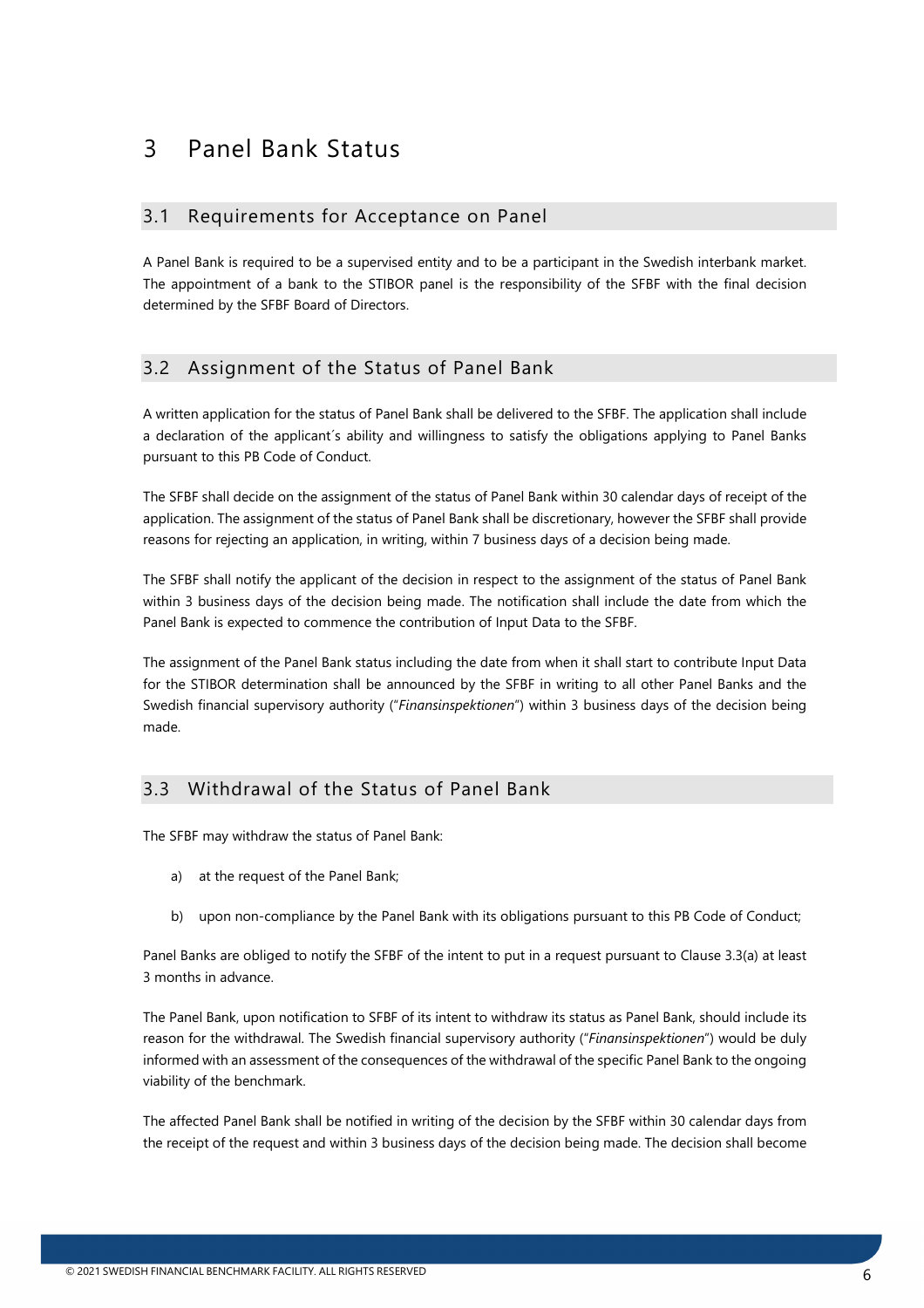effective on the date stated in the notification to the withdrawing Panel Bank and there shall be no right of appeal.

The SFBF shall notify in writing other Panel Banks of a decision to withdraw the status of a Panel Bank within 3 business days of the decision being made. The notification shall include information about the effective date of the withdrawal.

STIBOR has been classified as a critical interest rate benchmark. As such the SFBF has certain obligations arising from EU BMR Article 23. The Swedish Finansinspektionen has specific powers under EU BMR to mandate contributions to a critical benchmark and therefore any request by a Panel Bank to resign from the panel of contributing banks is subject to the requirements of EU BMR Article 23.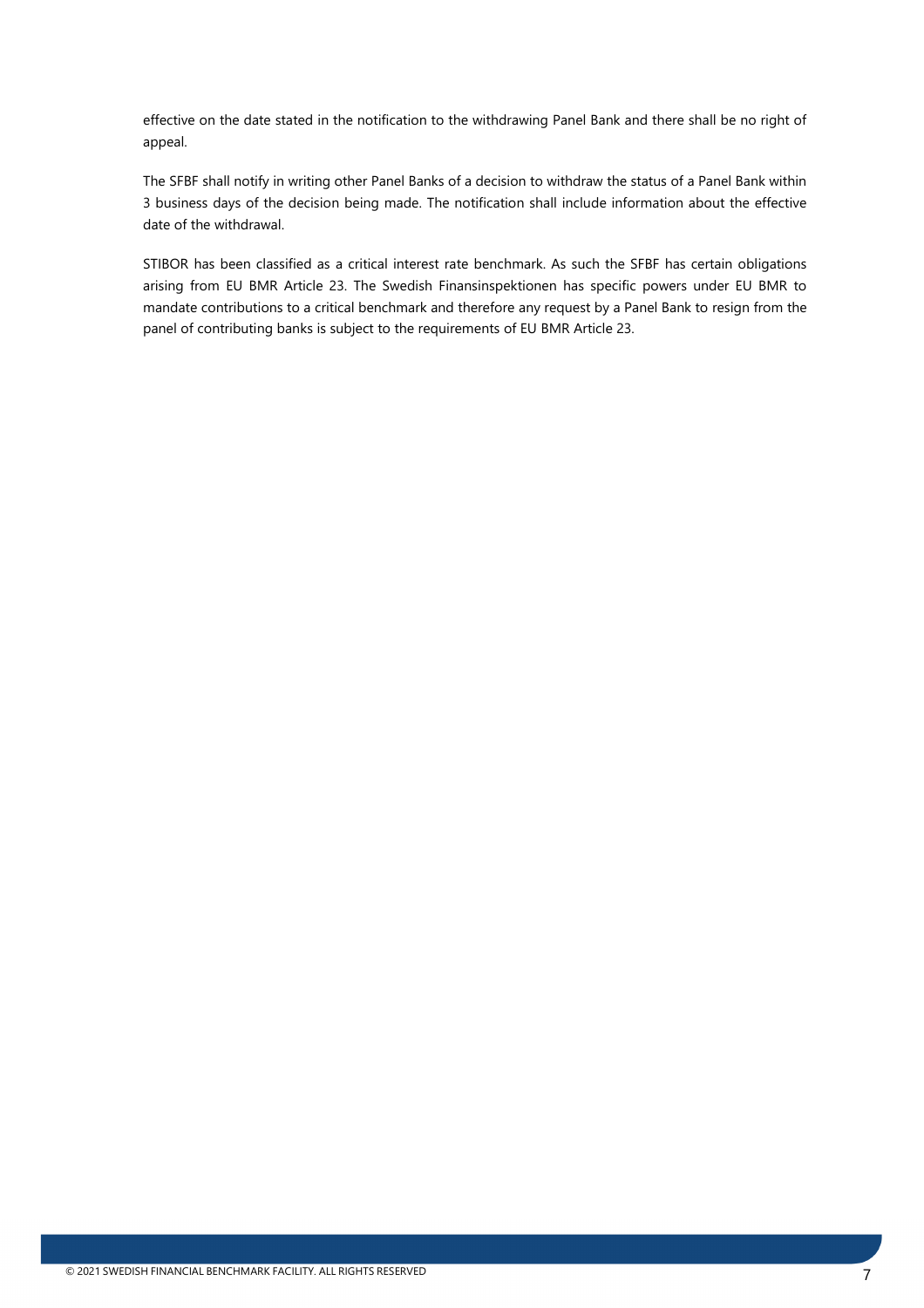## <span id="page-7-0"></span>4 General Obligations

#### <span id="page-7-1"></span>4.1 Documentation of Policies and Procedures

Panel Banks should ensure that their internal policies and procedures regarding organisational arrangements, processes and control frameworks for activities related to their contributions to STIBOR are:

- compliant with EU BMR requirements,
- compliant with the requirements established in the PB Code of Conduct fully and specifically documented; and
- readily available for the independent reviews.

#### <span id="page-7-2"></span>4.2 Input Data Policy

A Panel Bank shall have in place policies to ensure that it provides all relevant Input Data. Each Panel Bank shall have an Input Data policy that includes at least a description of:

- a) the data to be taken into account in determining the Input Data contribution;
- b) the data that a Panel Bank may exclude from a contribution of Input Data and any reason that might justify such an exclusion;
- c) a policy on the transmission of data to the SFBF that includes at least:
	- i. a method to be used for the secure transfer of data; and
	- ii. contingency plans for submitting Input Data that address at least the following elements: technical and operational difficulties, the temporary absence of a submitter, and a lack of Input Data required by the methodology.

#### <span id="page-7-3"></span>4.3 Policies on Use of Discretion in Contributing Input Data

The Panel Bank should establish policies on the use of discretion that specify at least the following:

- a) the circumstances in which it may exercise discretion;
- b) the persons within the Panel Bank that are permitted to exercise discretion;
- c) any internal controls that govern the exercise of the Panel Bank's discretion in accordance with its policies;
- d) any persons within the Panel Bank that may evaluate ex-post the exercise of discretion.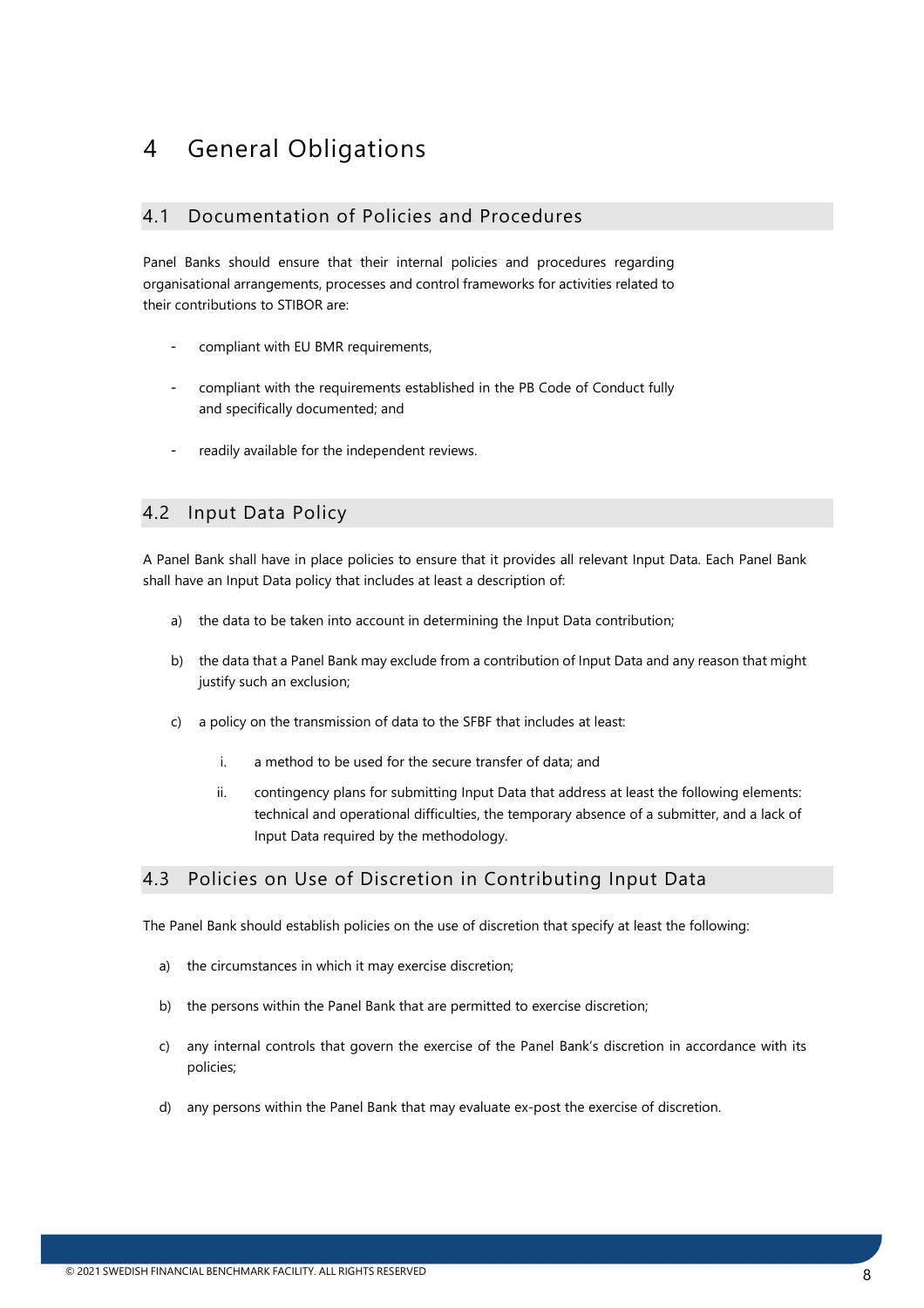## <span id="page-8-0"></span>5 Systems and Controls

#### <span id="page-8-1"></span>5.1 General requirements

Each Panel Bank should have procedures for contributing Input Data, including requirements for the Panel Bank to specify whether Input Data is transaction data and whether Input Data conforms to the requirements set out in this Code of Conduct.

### <span id="page-8-2"></span>5.2 Internal oversight of processes relating to Input Data

Each Panel Bank shall ensure that it has the following in place:

- a) an internal oversight procedure that describes:
	- i. the respective roles of the three levels of control functions set out below, as well as the means of cooperation and flow of information between them;
	- ii. regular reporting of the operations of the three levels of control functions to the senior management of the Panel Bank;
	- iii. communication to the SFBF of information requested by the SFBF relating to the Panel Bank's internal oversight and verification procedures.
	- b) a first level of control function that is responsible for:
		- i. effective checking of Input Data prior to contribution in accordance with any requirement for the validation of Input Data to which it is subject;
		- ii. the review of Input Data prior to contribution to check its integrity and accuracy;
		- iii. checking that the submitter is authorised to contribute Input Data on behalf of the Panel Bank in accordance with any requirement;
		- iv. the restriction of contributed Input Data to persons involved in the contribution process, except where access is justified under the rules and procedures of the Panel Bank, such as for persons involved in audits related to the contribution of Input Data or persons involved in investigations relating to suspicious Input Data or errors;
	- c) a second level of control function that is responsible for:
		- i. the review of Input Data after contribution, that is independent from the first level control function, in relation to the integrity and accuracy of the contributions;
		- ii. the maintenance of a whistleblowing procedure that includes appropriate safeguards for whistleblowers;
		- iii. the maintenance of procedures for the internal reporting of any attempted or actual manipulation of Input Data and any failure to comply with the Panel Bank's Benchmarkrelated policies and procedures as well as for the investigation of such events as soon as they become apparent;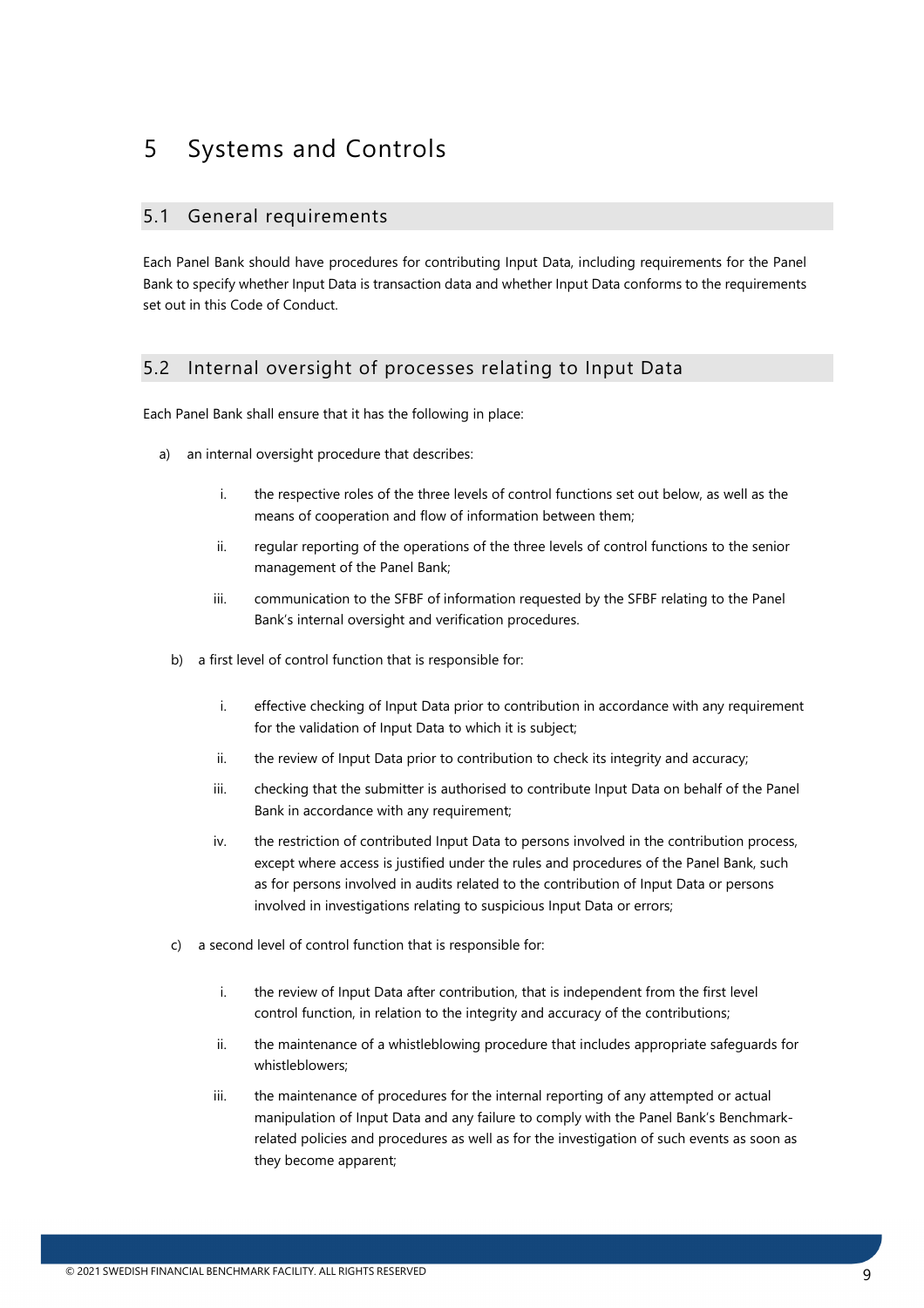- iv. the maintenance of internal reporting procedures for any operational problems in the contribution process, as soon as they arise;
- v. appropriate oversight of communications between front office function staff directly involved in contributions and other internal functions or external bodies;
- vi. the maintenance of the regular presence of a staff member from the second level control function where the front office function is based;
- d) a third level of control function, independent from the first and second level functions, that is responsible for performing checks, on a regular basis, on the controls exercised by the other two control functions.

### <span id="page-9-0"></span>5.3 Staff Training and Expertise

#### <span id="page-9-1"></span>5.3.1 IDENTIFICATION AND AUTHORISATION OF SUBMITTERS

Each Panel Bank shall ensure the identification of the persons that may contribute Input Data to the SFBF on its behalf and that procedures are in place to verify the identity of its submitters, as well as authorisation of any submitters that contribute Input Data on behalf of a Panel Bank.

Each Panel Bank's submitter and the direct managers of that submitter shall acknowledge in writing that they have read this PB Code of Conduct and that they will comply with it.

Each Panel Bank shall require that a person can act as a submitter of Input Data on its behalf only when the Panel Bank is satisfied that the person has the necessary skills, knowledge, training, and experience for the role.

Each Panel Bank will undertake an assessment, before being satisfied that a person has the necessary skills, knowledge, training, and experience to submit Input Data on its behalf. This process shall include undertaking checks to verify:

- a) the identity of the potential submitter;
- b) The qualifications of the potential submitter; and
- c) appropriate training for submitters, covering at least EU BMR and Regulation EU No. 596/2014; and
- d) the reputation of the potential submitter and their suitability to the role.

#### <span id="page-9-2"></span>5.3.2 NOTIFICATION OF AUTHORISED SUBMITTERS TO THE SFBF

Each Panel Bank shall notify the identity of any individual authorised to submit Input Data on its behalf to the SFBF. Each Panel Bank shall use a form provided by the SFBF for this purpose, which will be signed by a listed authority employee within the Panel Bank. Each Panel Bank shall deliver the completed form to the SFBF via electronic mail to [sfbf-helpdesk@swfbf.se.](mailto:sfbf-helpdesk@swfbf.se) On receipt of this form, the SFBF will confirm directly to the Panel Bank as to the details contained in the form for security purposes.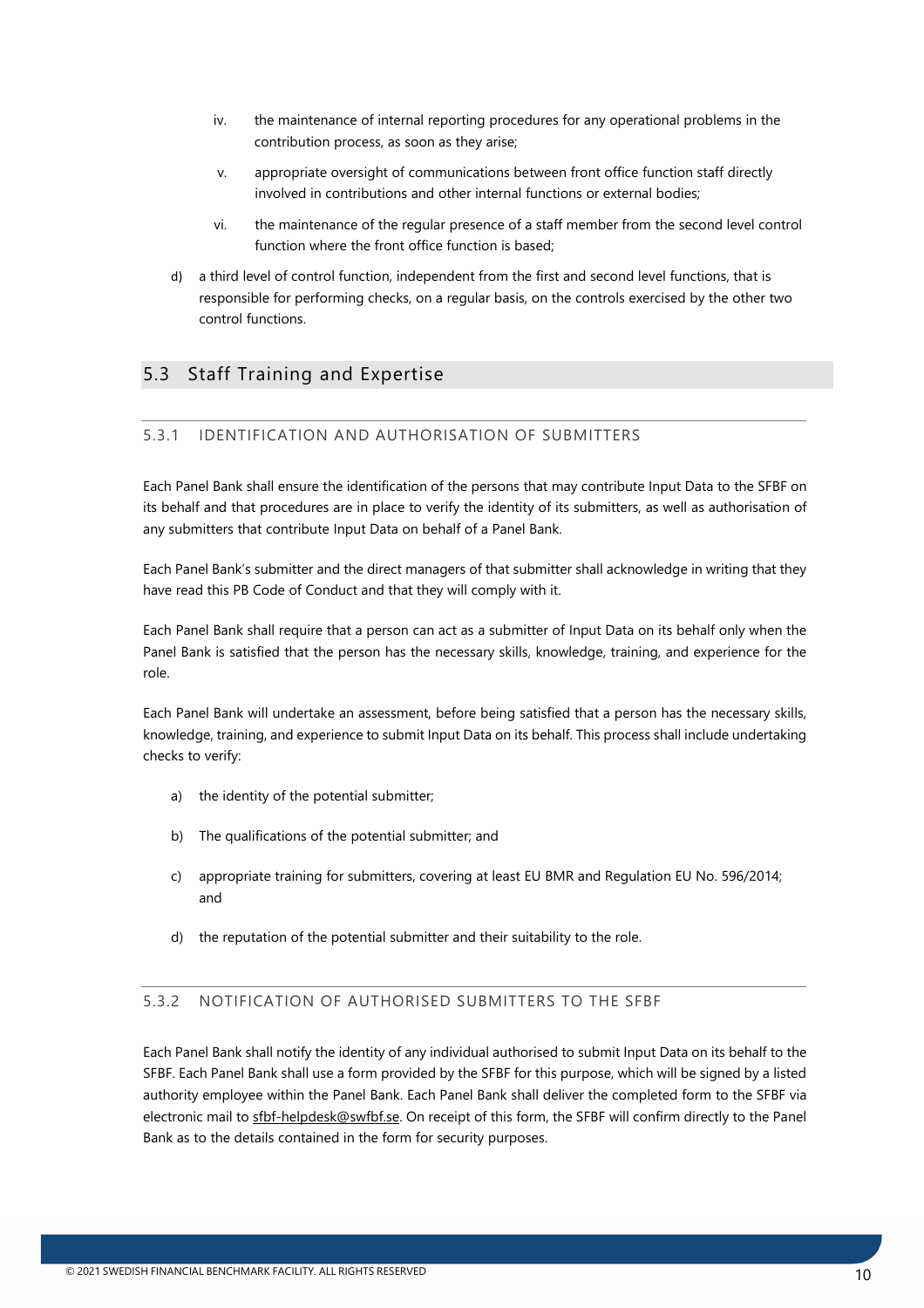## <span id="page-10-0"></span>6 Management of Conflict of Interest

Each Panel Bank shall have in place policies concerning the management of Conflicts of Interest. Each Panel Bank shall establish systems and controls concerning the management of Conflicts of Interest that include at least a Conflicts of Interest Policy that addresses:

- a) the process of identifying and managing of conflict of interest, including any internal escalation of conflicts of interest;
- b) steps to prevent, or minimise the risk of, conflicts of interest in the process for recruiting submitters;
- c) steps to prevent, or minimise the risk of, conflicts of interest in the remuneration policies for the contributor's staff;
- d) steps to prevent, or minimise the risk of, conflicts of interest arising from the contributor's management structure;
- e) requirements with respect to communications between submitters and other staff within the contributor's organisation;
- f) appropriate physical or operational separation between submitters and other staff of the contributor required to prevent, or minimise the risk of, conflict of interest;
- g) rules and measures to address any financial exposure that the contributor may have to a financial instrument or financial contract which references the benchmark to which the contributor contributes input data;
- h) requirements that the staff of a Panel Bank that are involved in the contribution process are trained in relation to all policies, procedures and controls relating to the identification, prevention, and management of Conflicts of Interest

### <span id="page-10-1"></span>6.1 Maintenance Requirements of Conflicts of Interest Policy

Each Panel Bank shall include in the establishment and ongoing maintenance of their Conflicts of Interest policy the following points:

- a) the identification and disclosure to the SFBF of actual or potential Conflicts of Interest in relation to the Panel Bank's front office staff who are involved in the contribution process;
- b) the separation of the remuneration of a submitter from the value of STIBOR, the specific values of the submissions made and any performance of an activity of the Panel Bank that might give rise to a conflict of interest related to the contribution to STIBOR;
- c) a clear segregation of duties between front office staff involved in contributing Input Data and other front office staff;
- d) a physical separation between front office staff involved in contributing Input Data and other front office staff; under certain circumstances this provision may not be required taking into consideration the nature, scale and complexity of the activities of the contributor, whether a conflict of interest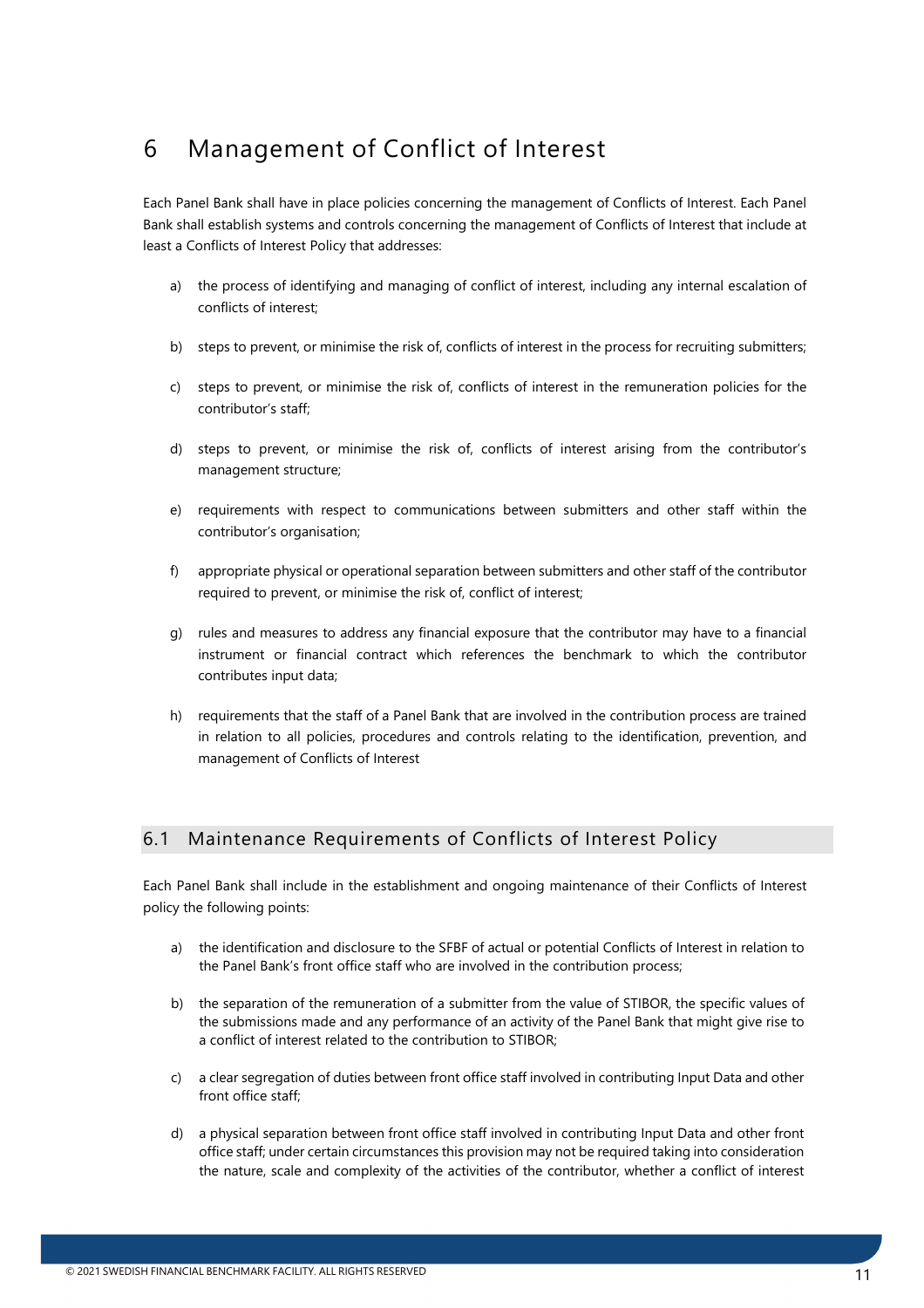may arise between the contribution STIBOR and trading or other activities performed by the contributor, or the level of discretion involved in the process of contribution;

- e) effective procedures to control the exchange of information between front office staff and other staff of the Panel Bank involved in activities that may create a risk of Conflicts of Interest, where that information may affect the Input Data contributed;
- f) contingency provisions in case of temporary disruption of the controls regarding the exchange of information referred to in point (e);
- g) measures to prevent any person from exercising inappropriate influence over the way in which front office staff involved in contributing Input Data carry out their activities;
- h) measures to ensure that the provision of Input Data is not affected by any existing or potential conflict of interest and that, where any discretion is required, it is independently and honestly exercised based on relevant information in accordance with this PB Code of Conduct;
- i) effective Conflicts of Interest management procedures and communication controls, both within their Panel Bank and between Panel Banks and other third parties, to avoid any inappropriate external influence over those responsible for submitting rates. Submitters shall work in locations appropriately physically separated from interest rate derivative traders;
- j) the removal of any direct link between the remuneration of employees involved in the provision of Input Data and the remuneration of, or revenues generated by, persons engaged in another activity, where a conflict of interest may arise in relation to those activities.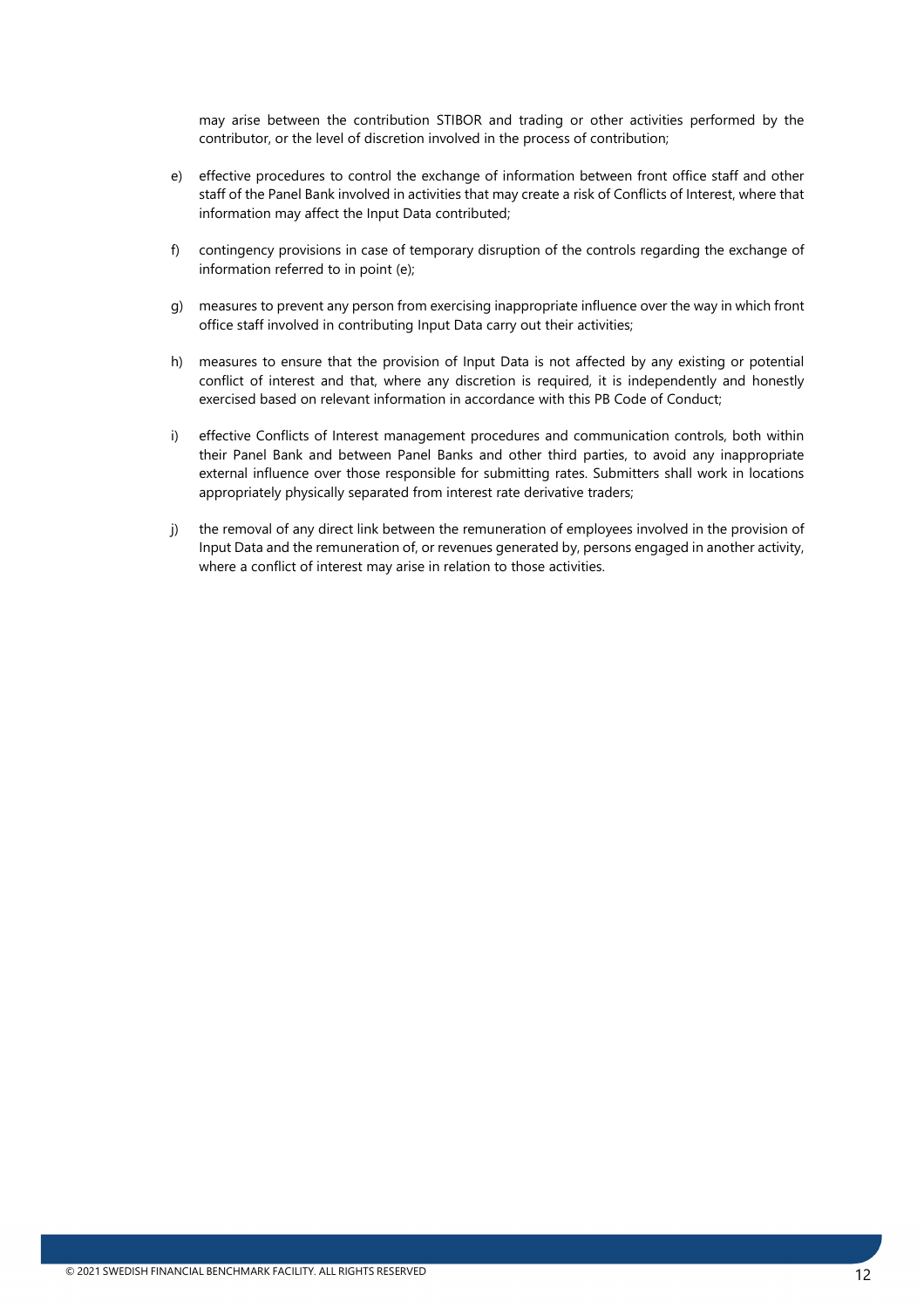## <span id="page-12-0"></span>7 Input Data Requirements

The process of determining a Panel Bank's contribution toward STIBOR is divided in two distinct steps:

Step 1 - A measure of the panel bank's cost of funds calculated by means of an Input Data priority waterfall;

Step 2 - A Bid to Offer Spread, which reflects the difference between an estimated cost of funds' rate and STIBOR's underlying interest, is added to the Panel Bank's cost of funds as determined in step 1.

Input Data contributed by Panel Banks consists of three components:

- actual transactions reported,
- estimated cost of funds, and
- a Bid to Offer Spread adjustment.

#### <span id="page-12-1"></span>7.1 Description of Input Data – Step 1

The SFBF has developed a STIBOR Calculation Methodology that describes the Input Data to be provided by Panel Banks to the SFBF. The STIBOR Calculation Methodology establishes a cost of funds for each Panel Bank using the Input Data provided by each Panel Bank as follows:

- a) Level 1 contributions based on transactions executed by the Panel Bank during the previous day<sup>[2](#page-12-2)</sup> that reflect the Panel Bank's cost of funds;
- b) Level 2 is created through the application of modelling techniques as described in the STIBOR Calculation Methodology;
- c) Level 3 contributions, where appropriate, based on the guidance provided in section 7.3 of this PB Code of Conduct
- d) Level 3 Input Data shall be contributed for the respective STIBOR tenor, or tenors, when the application of Level 1 and Level 2 of the STIBOR Calculation Methodology cannot produce a value for one or more of those tenors;
- e) Level 3 contributions for each tenor rate shall be a positive or negative number to 3 decimal places, or zero;
- f) Input Data shall be entered into the SFBF Calculating Agent system according to procedures provided by the SFBF;
- g) Input Data for all tenors shall be provided by Panel Banks each day on which commercial banks are open for general business in Sweden;
- h) Input Data shall be entered into the SFBF Calculating Agent system during the following time:

<span id="page-12-2"></span> $2$  Transactions are eligible if executed in Stockholm on Day T. USD CP and CD transactions are eligible if executed in New York up to the close of business in New York on Day T.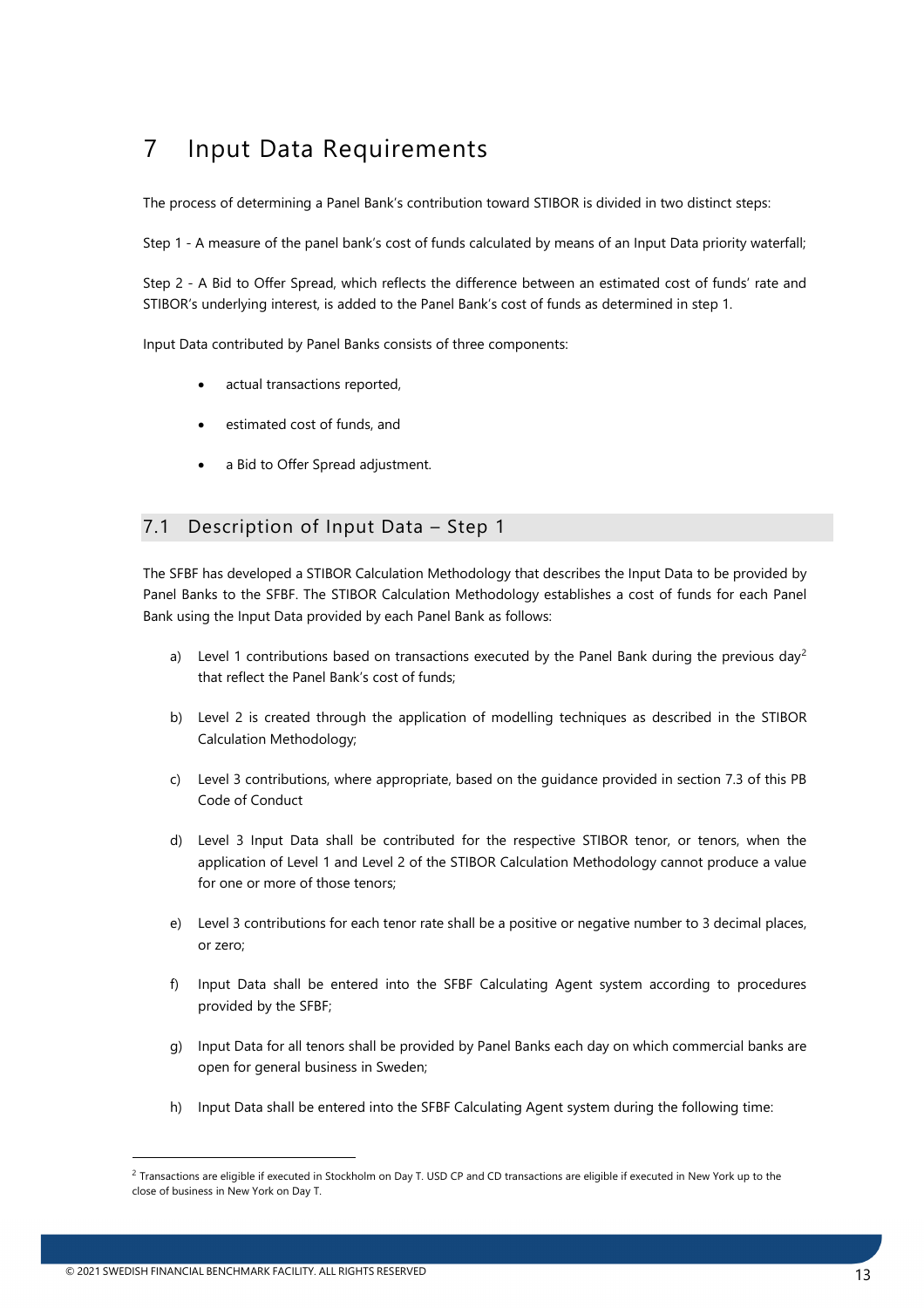Level 1 transactional Input Data – 6:30am to 9:00am

Level 3 Input Data - 9:00am to 10:00am

#### <span id="page-13-0"></span>7.2 Contribution toward STIBOR Calculation Methodology

Panel Bank's contribution toward the STIBOR Calculation Methodology shall be as follows (also see section 4 of the STIBOR Calculation Methodology document for priority of use of Input Data):

- Level 1 consists of contributions based on transactions executed by the Panel Bank during the previous day that reflect the Panel Bank's cost of funds;
- Level 2 consists of contributions derived from the evidence of Level 1 transactions, through the application by the SFBF of interpolation, extrapolation, and the application of a Market Adjustment Factor (MAF) to transactional Input Data contributed in accordance with Level 1;
- Level 3 consists of contributions based on using relevant data through the application of a combination of a Panel Bank's modelling techniques and expert judgement.

### <span id="page-13-1"></span>7.3 Guidelines for Panel Banks' Level 3 Contributions

Level 3 contributions should reflect the Panel Bank's estimated cost of funds for day T (the day preceding the calculation and publication of STIBOR);

- a. For the determination of Level 3 contributions, Panel Banks shall take into consideration their shortterm wholesale funding strategy, in particular their reliance on local currency (SEK) and derived SEK produced from foreign currency. For that purpose, each Panel Bank is required to determine a funding mix which faithfully reflects (in percentage terms) its reliance on SEK and other foreign currencies to attract liquidity. For the purposes of the determination of their funding mix only the following foreign currencies are eligible:
	- euro (EUR),
	- British pound (GBP), and
	- United States dollar (USD).

A Panel Bank should derive its cost of funds (COF) rate as follows:

- b. For the Tom/Next and 1-week tenors, the Panel Bank shall use, hierarchically, data based on executable quotes, indicative prices, rates, or quotes with no firm commitment for execution, and data reliant on the expert judgment of the Panel Bank.
- c. For the 1 month, 2 month, 3 month, and 6 month tenor, the Panel Bank shall use their primary issuance prices of short-term securities, in particular certificates of deposit (CDs) and commercial paper (CP), weighted according to the information of its individual funding mix. Panel Banks are required to faithfully reflect their own circumstances for funding and liquidity management. Each Panel Bank's choice of funding mix, as well as any required further modelling technique used to estimate its COF rate, should be applied consistently over time;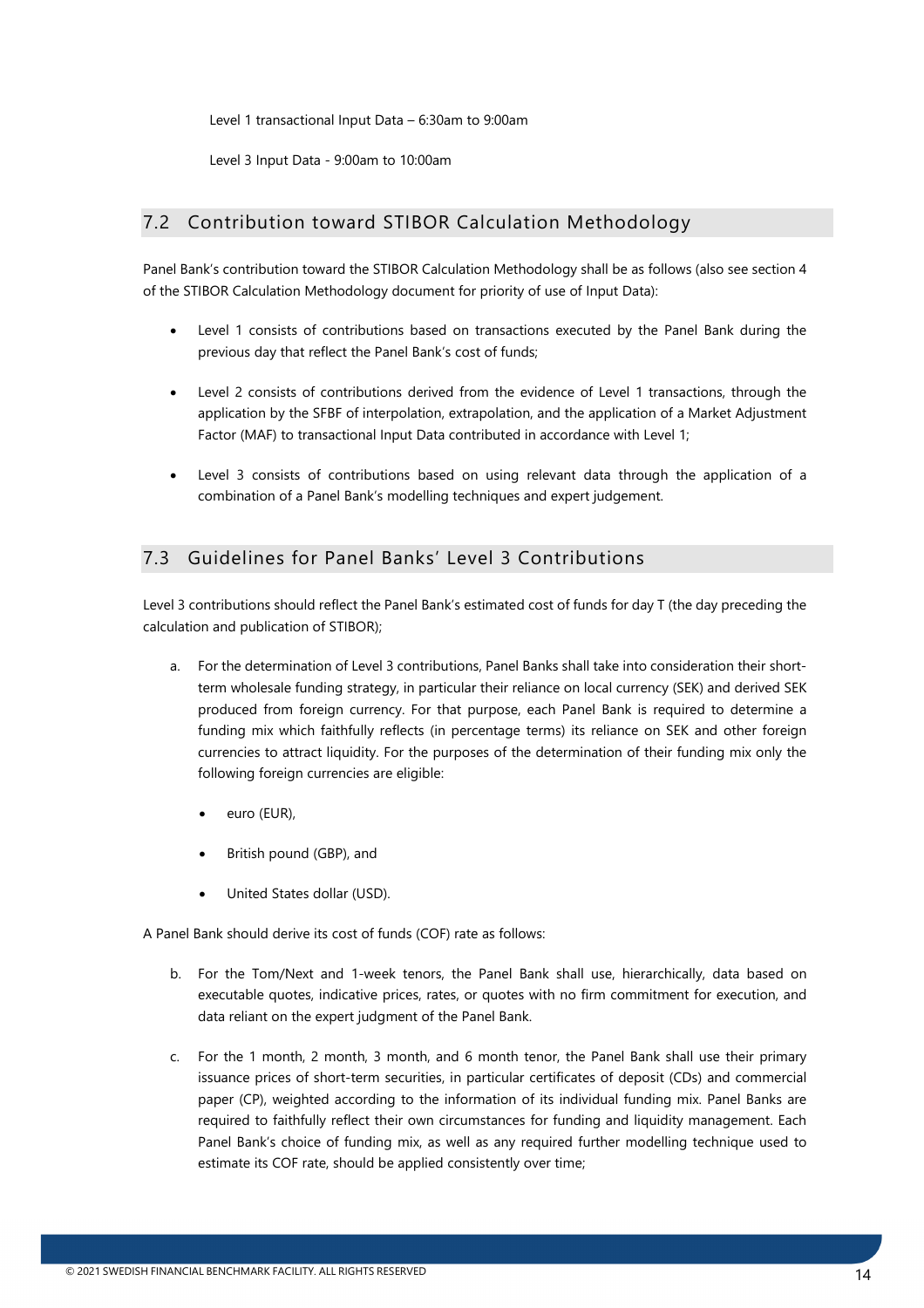- d. Each Panel Bank should document, in a clear manner, the choice of the funding mix as well as identify, to the greatest extent possible, circumstances that may warrant deviations from their standard funding mix;
- e. Panel Banks should ensure the robustness of their approach in providing an accurate estimate of their unsecured short-term wholesale funding costs, especially in times of market or institutional stress;
- f. Each Panel Bank's Level 3 contribution shall be accompanied by a daily metadata spreadsheet explaining the sources of information for the determination of the Panel Bank's Level 3 contributions including reference to CP and CD issuance prices;
- g. Panel Banks are required to provide information on their Level 3 determination methods (including methodology descriptions, performance, and independent reviews) to the SFBF upon request;
- h. Any changes to a Panel Bank's Level 3 determination methodology should be brought to the SFBF's attention;
- i. Panel Banks should apply an adequate risk management framework to the governance, documentation, testing, implementation, review, record-keeping, and change control of Level 3 methodologies, in particular the choice of their funding mix;

The approach adopted by each Panel Bank should be reviewed and approved internally at least annually by an independent function within the Panel Bank with sufficient expertise and market knowledge to render an informed judgment and recommendations, if any, for adjustment.

### <span id="page-14-0"></span>7.4 Description of Input Data – Step 2

STEP 2: Bid to Offer Spread Adjustment.

Step 1 of the methodology described in Section 7.1 is anchored in executed transactional evidence, and other sources of data, to calculate an estimate of the rate at which Panel Banks fund themselves in Swedish krona; their cost of funds (COF) rate.

STIBOR represents a measure of the rate applied by Panel Banks for unsecured lending in Swedish krona. The final step of STIBOR's Calculation Methodology addresses the difference in value between the COF rate and STIBOR as lending rate, by adding a 'Bid to Offer Spread' (BOS), which guarantees full representativeness of a Panel Bank's contribution toward STIBOR. The application of the BOS effectively converts the calculated COF rate to that of a lending rate.

The application of the BOS is automatically performed by the STIBOR Calculation Agent system. The following table lists the default value (in basis points) of the BOS adjustment factor for each of STIBOR's official tenors.

| <b>Tenor</b> | <b>BOS</b>      |
|--------------|-----------------|
| Tom/Next     | 8 basis points  |
| 1 Week       | 10 basis points |
| 1 Month      | 15 basis points |
| 2 Months     | 15 basis points |
| 3 Months     | 15 basis points |
| 6 Months     | 15 basis points |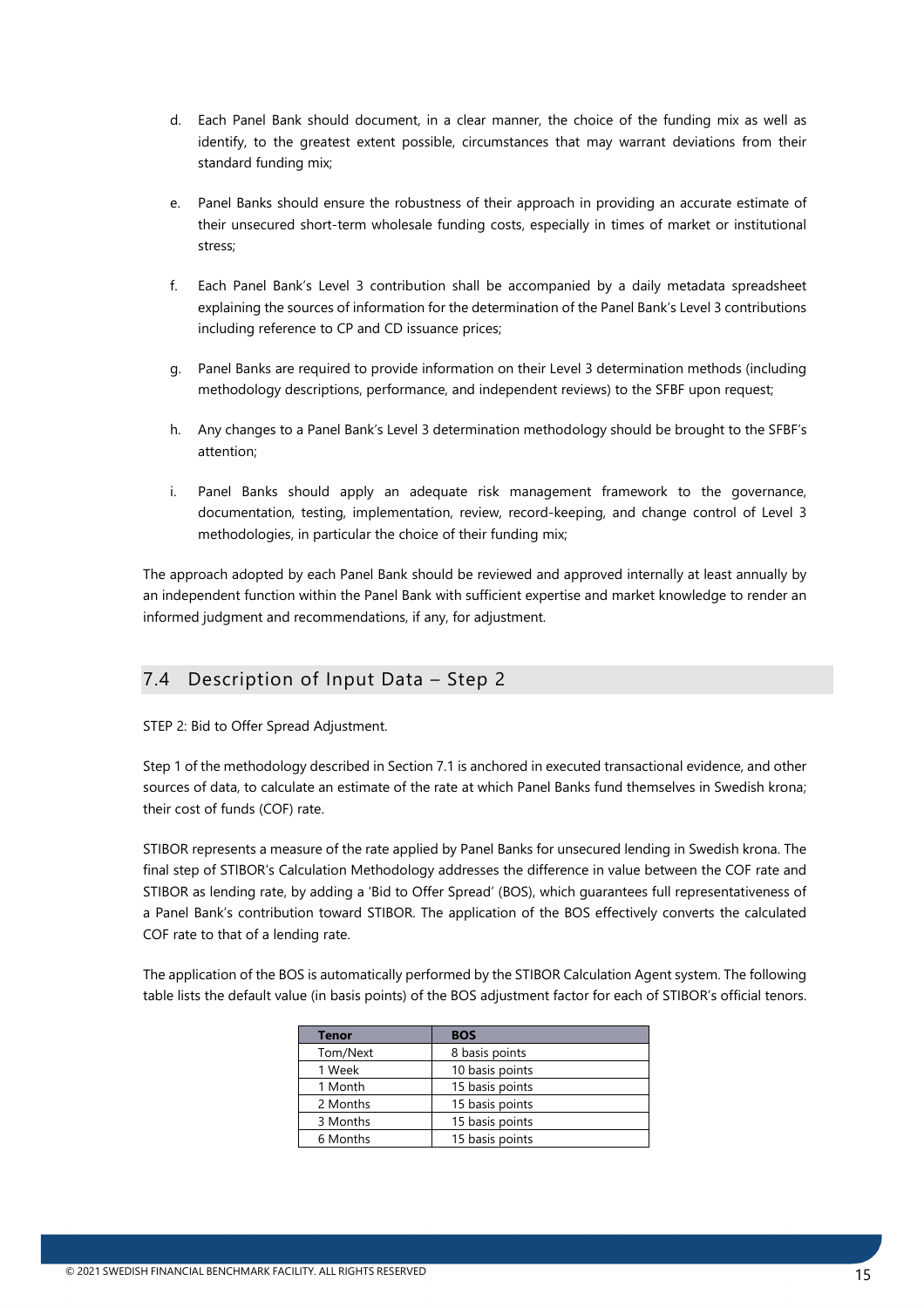There are two specific scenarios where Panel Banks are permitted to adjust their default BOS due to specific circumstances that require adjustment to the calculated COF rate determined through the application of Step 1 of the STIBOR Calculation Methodology.

The two specific scenarios for BOS adjustment are:

- Balance-Sheet considerations where the additional cost related to the adjustment of the bank's balance sheet for key reporting dates, most notably over year-end; and
- Riksbank deposit rate where the calculation of an implied SEK rate derived from foreign currency funding generated by CP and CD issuance is out of line with the perceived SEK term rate structure determined by the floor created by the Riksbank overnight deposit rate.

Panel Banks are required to provide an explanation to justify a BOS adjustment at the time of contribution.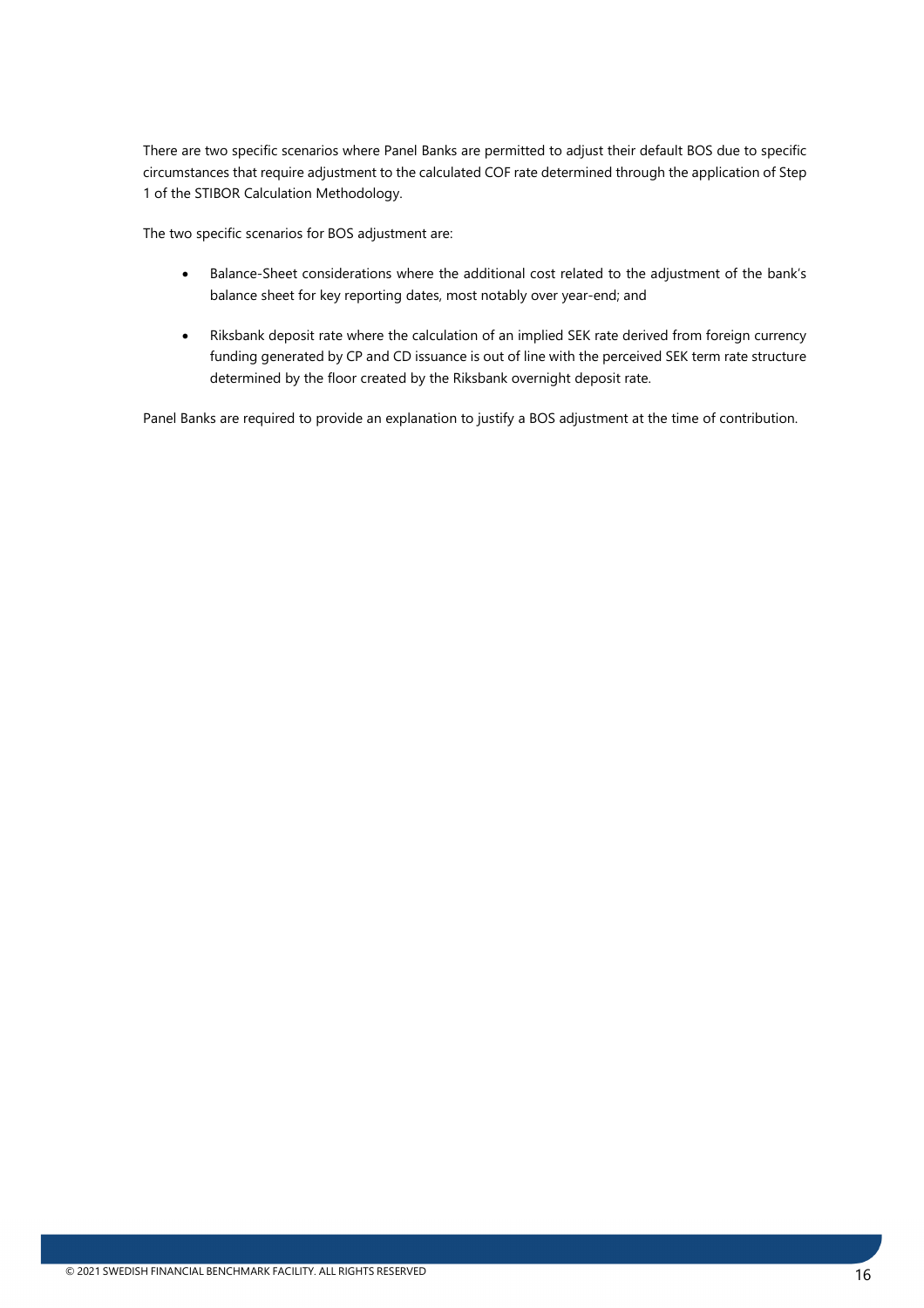# <span id="page-16-0"></span>8 Contribution of Input Data

Each Panel Bank shall have in place a control framework that ensures the integrity, accuracy, and reliability of Input Data and that this is provided in accordance with EU BMR and this PB Code of Conduct.

### <span id="page-16-1"></span>8.1 Ensuring Integrity and Reliability of Input Data

A Panel Bank shall have in place effective systems and controls to ensure the integrity and reliability of all contributions of Input Data to the SFBF, including:

- a) controls regarding who may submit Input Data to the SFBF including a process for sign-off by a natural person holding a position senior to that of the submitter;
- b) measures for the management of Conflicts of Interest, including organisational separation of employees where appropriate and consideration of how to remove incentives, created by remuneration polices, to manipulate STIBOR;
- c) record-keeping, for a minimum of five years of communications in relation to provision of Input Data, of all information used to enable the Panel Bank to make each contribution, and of all existing or potential Conflicts of Interest including, but not limited to, the Panel Bank's exposure to financial instruments which use STIBOR as a reference;
- d) record-keeping of internal and external audits.

### <span id="page-16-2"></span>8.2 Use of Automated Systems to Contribute Transactional Input Data

Where a Panel Bank uses an automated system for the contribution of transactional Input Data, where submitters are not able to modify the contribution of Input Data, Panel Banks must ensure that they:

- I. are able to monitor the proper functioning of the automated system on a continuous basis; and
- II. check the automated system following any update or change to its software before new Input Data is contributed.

### <span id="page-16-3"></span>8.3 Ensuring Appropriate and Verifiable Input Data

Each Panel Bank will ensure the availability of all information necessary to check where applicable that:

- a) The submitter has been authorised to contribute Input Data on behalf of the Panel Bank;
- b) Input Data is provided by the Panel Bank or is selected from a source specified by the SFBF within a time period prescribed by the SFBF;
- c) Input Data is provided by the Panel Bank in a format specified by the SFBF;
- d) Input Data is contributed from the Input Data sources as per Clause  $7.2$ ;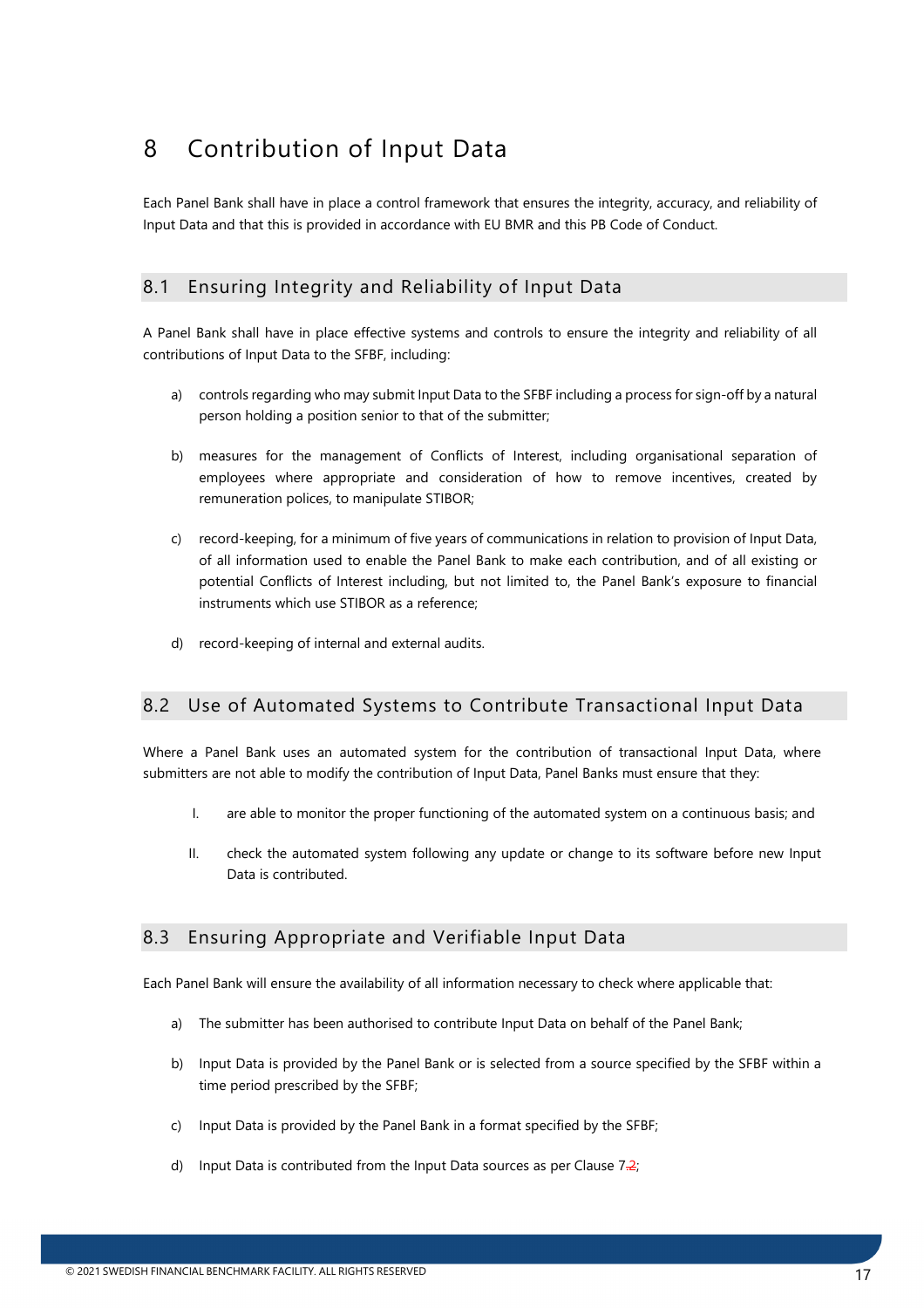- e) the source of Input Data is reliable;
- f) the Input Data meets the requirements set out in the STIBOR Calculation Methodology in particular the requirements on the currency or the unit of measurement, the tenor, and the types of counterparties;
- g) relevant thresholds for the quantity of Input Data and standards for the quality of Input Data are met in accordance with the STIBOR Calculation Methodology;
- h) the priority of use of different types of Input Data are applied in accordance with the STIBOR Calculation Methodology;
- i) the exercise of any discretion or expert judgement in the contribution of Input Data is applied within the limits of the STIBOR Calculation Methodology and this PB Code of Conduct.

### <span id="page-17-0"></span>8.4 Reporting Lines and Sign-off of Input Data

Each panel bank will ensure that they have:

- a) an outline of responsibilities within the Panel Bank, including internal reporting lines and accountability, the location of submitters and managers and the names of relevant individuals and alternatives;
- b) Internal procedures for sign-off of contributions of Input Data;

### <span id="page-17-1"></span>8.5 Validation Prior to Submission

The Panel Bank should meet this PB Code of Conduct requirements for the validation of Input Data before it is provided to the SFBF.

#### <span id="page-17-2"></span>8.5.1 ERRONEOUS INPUT DATA

Each Panel Bank shall have procedures in place to address any errors discovered in the contributed Input Data.

Panel Banks will disclose to the SFBF any erroneous Input Data submitted during the determination process as soon as it is discovered. Corrections to Input Data after the determination process has been completed, must be submitted according to the SFBF Benchmark Post Publication Re-determination policy.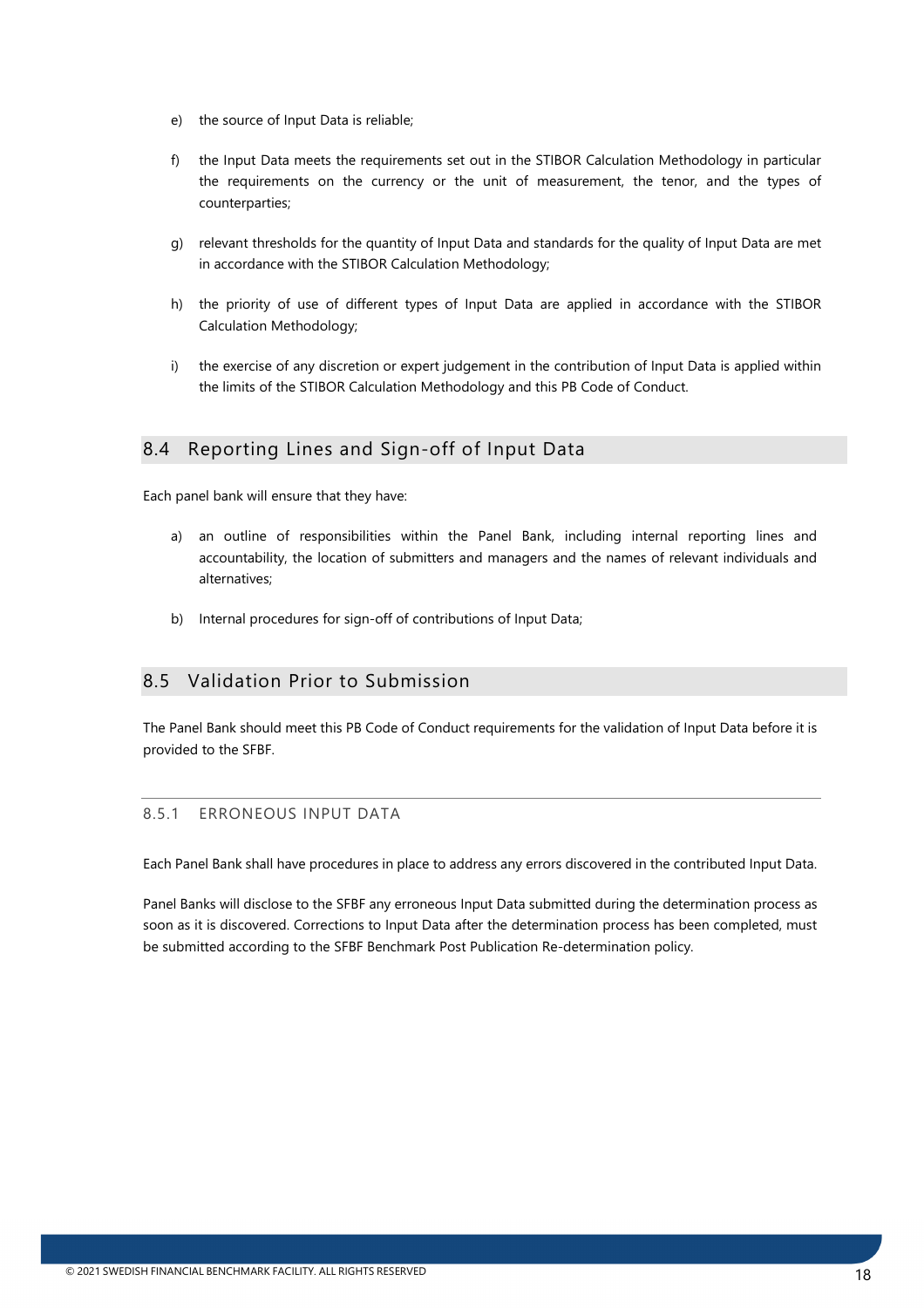#### <span id="page-18-1"></span><span id="page-18-0"></span>8.6.1 IDENTIFICATION OF SUSPICIOUS BEHAVIOUR

Each Panel Bank will ensure that it has a defined list of actions that would be considered suspicious, and the following procedures and rules are in place:

- a) effective procedures to prevent or control the exchange of information between persons engaged in activities involving a risk of conflict of interest where the exchange of that information may affect the Input Data contributed;
- b) rules to avoid collusion among Panel Banks, and between Panel Banks and the SFBF;
- c) measures to prevent, or limit, any person from exercising inappropriate influence over the way in which persons involved in the provision of Input Data carries out those activities.

#### <span id="page-18-2"></span>8.6.2 INPUT DATA SYSTEMS AND CONTROLS

A Panel Bank must have in place systems and controls to provide for at least the following:

- a) pre-contribution checks to identify any suspicious Input Data, including effective checking processes in the form of a review of the Input Data by a second person;
- b) post-contribution checks to verify the Input Data has been contributed in accordance with the requirements of this PB Code of Conduct and to identify suspicious Input Data;
- c) monitoring of the transfer of Input Data to the SFBF in accordance with the applicable policies.

### <span id="page-18-3"></span>8.7 Internal Reporting of Suspicious Input Data

Each Panel Bank shall establish documented internal procedures that provide for its staff to report any suspicious Input Data to the Panel Bank's compliance function, if any, and to the Panel Bank's senior management.

#### <span id="page-18-4"></span>8.8 Reverse Transactions

A Panel Bank should have in place controls to identify reverse transaction subsequent to the provision of Input Data.

The Compliance function of the Panel Bank shall report any findings, including reverse transactions, to Panel Bank's management on a regular basis.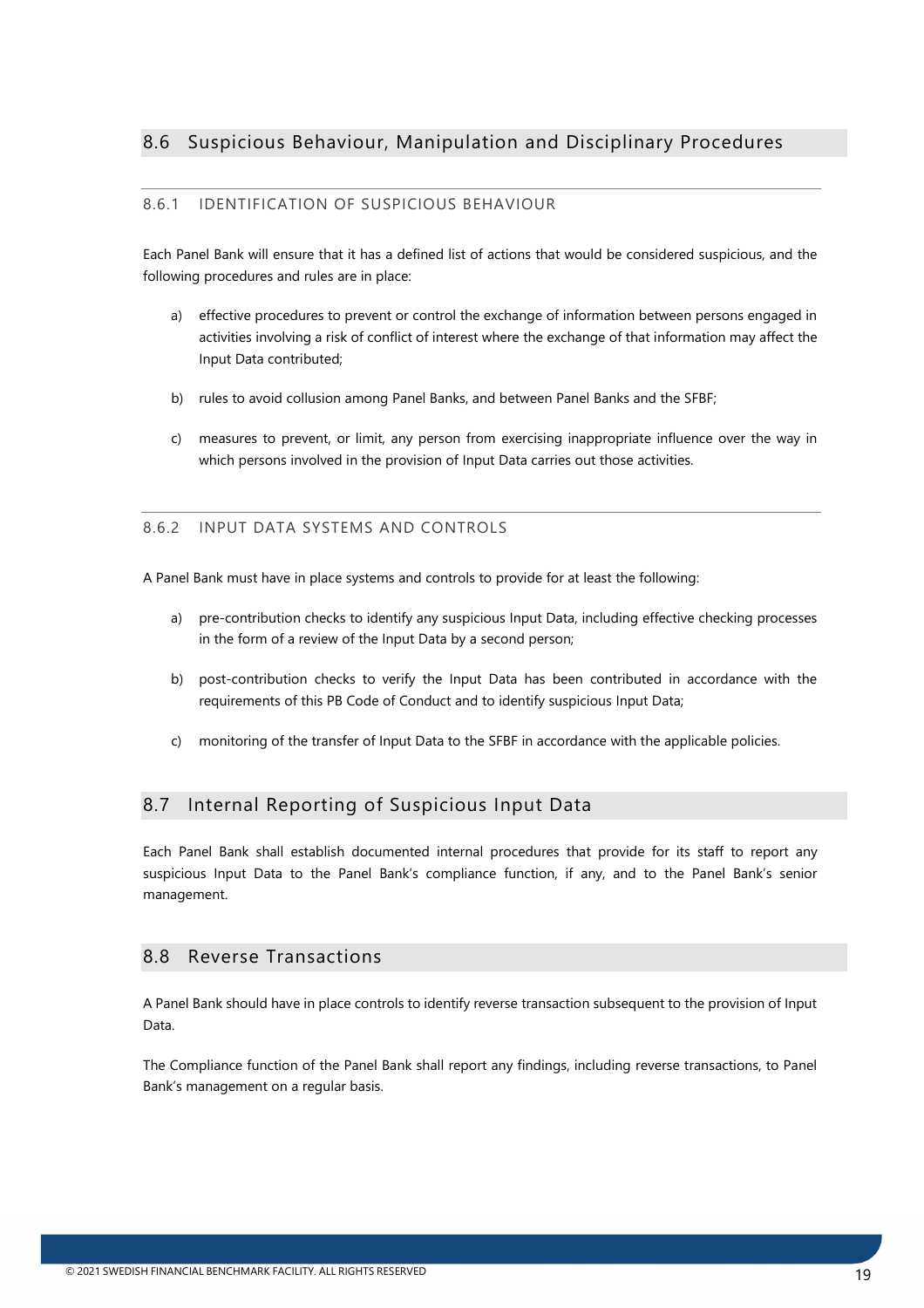### <span id="page-19-0"></span>8.9 Disciplinary Procedures

Each Panel Bank will have in place disciplinary procedures in respect of attempts to manipulate, or any failure to report, actual or attempted manipulation by parties external to the contribution process.

#### <span id="page-19-1"></span>8.10 Notifications to SFBF

Any attempts to manipulate the submission of Input Data, including breaches of the Panel Bank's own rules related to suspicious behaviour, must be immediately reported to the SFBF using the Whistleblowing mechanism on the SFBF website. The Panel Bank will provide all relevant information regarding the nature of the suspicious behaviour to the SFBF.

A Panel Bank is required to report detected breaches, or errors and the action taken as-a-consequence to the SFBF within one month of the matter being detected.

### <span id="page-19-2"></span>8.11 Periodic Reviews of Input Data and Procedures

Each Panel Bank will conduct regularly reviews, at least annually, of the input data and the procedures, systems and controls established in relation to the contribution of Input Data, and whenever there is a change in this PB Code of Conduct.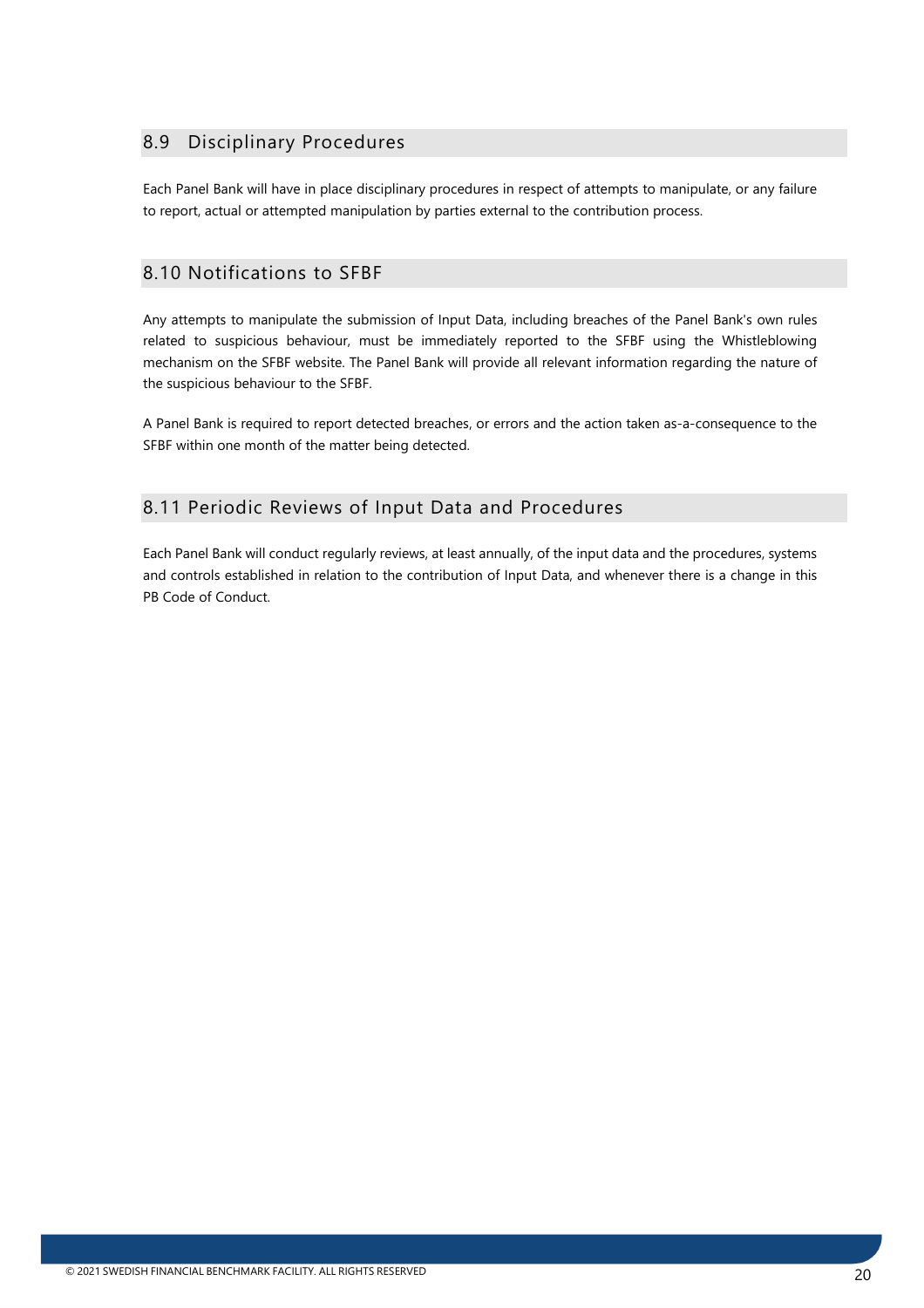## <span id="page-20-0"></span>9 Record Keeping Policies

Each Panel Bank shall ensure records are kept on a medium that allows the storage of information to be accessible for future reference with a documented audit trail.

Each Panel Bank shall have in place record-keeping policies to provide that information be kept for a minimum of five years, or three years where the records are of telephone conversation or electronic communications, on a medium that allows the storage of information to be accessible for future reference.

Each Panel Bank shall keep a record of all relevant information necessary to check the Panel Bank's adherence to this PB Code of Conduct, including a record of at least the following information:

- a) policies and procedures governing the contribution of Input Data and any relevant changes therein;
- b) the register of Conflicts of Interest established;
- c) any disciplinary action taken against any of the Panel Bank's staff in respect of the benchmark related activities;
- d) a list of submitters and persons performing checks in respect of contributions, including their names and roles within the Panel Bank, and the dates when the submission-related roles were authorised and exited;
- e) any interactions of submitters with the SFBF and their appointed Calculation Agent;
- f) sensitivity reports for interest rate swap trading books and other derivative trading books with a significant exposure to interest rate fixings in respect of Input Data;
- g) any queries regarding the contributions of Input Data and the outcome of those queries;

Each Panel Bank shall keep detailed records of all relevant aspects of each contribution of Input Data including:

- I. the contribution of Input Data;
- II. the data taken-into account in determining the Input Data contribution, and any data that was excluded;
- III. any use of discretion;
- IV. any input data checks undertaken
- V. communications in relation to the contribution of Input Data between the submitter and any persons within the Panel Bank performing checks in respect of contributions;
- VI. the process governing Input Data determination and the sign-off of Input Data;
- VII. the names of submitters and their responsibilities;
- VIII. any communications between the submitters and other persons, including internal and external traders and brokers, in relation to the determination or contribution of Input Data.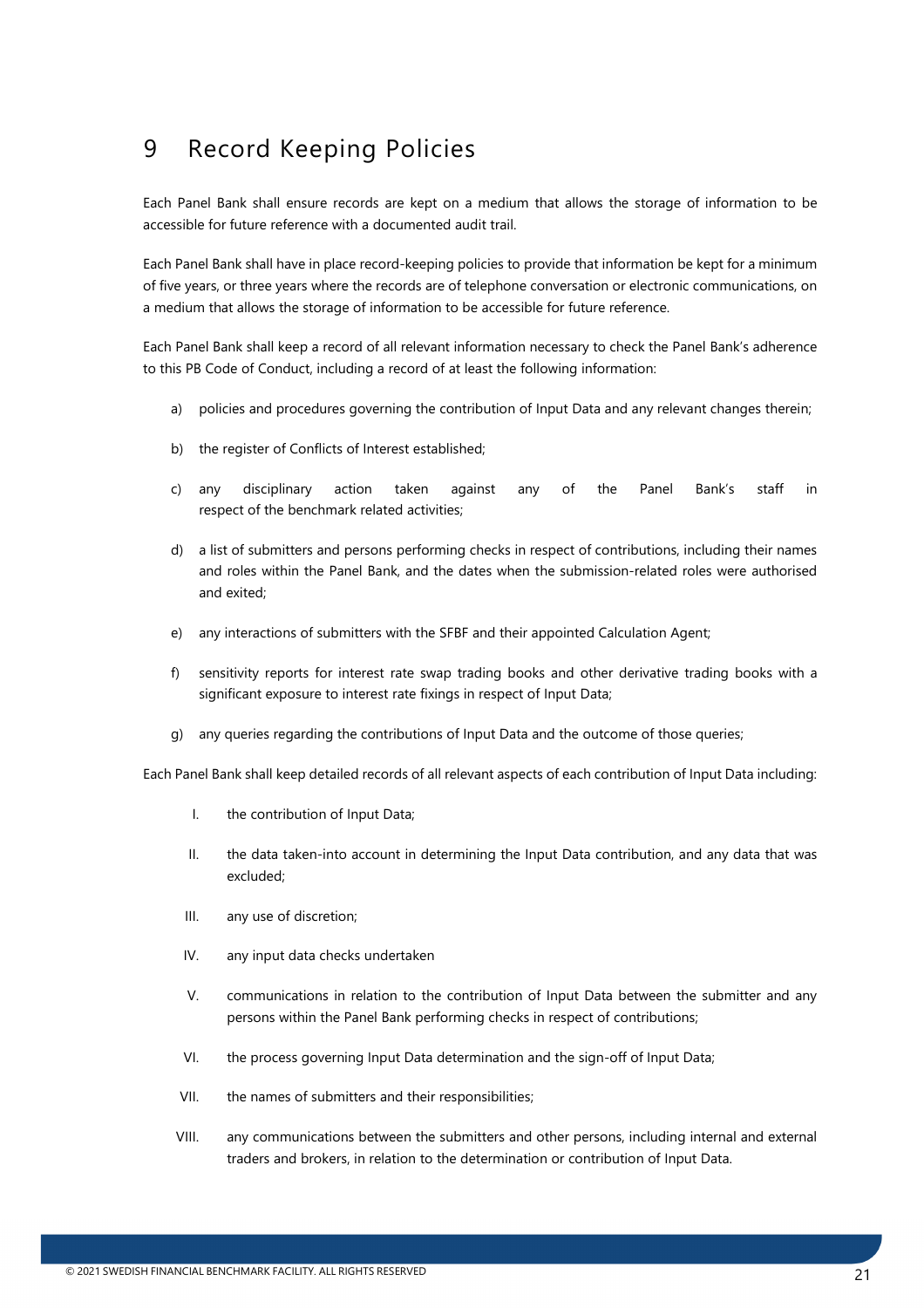# <span id="page-21-0"></span>10 Requirement for Access by the Swedish financial supervisory authority

The SFBF and Panel Banks accept that in order to fulfil their duties under EU BMR, the Swedish financial supervisory authority (*"Finansinspektionen"*) shall have, in conformity with the national laws of Sweden, the following supervisory and investigatory powers:

- a) access to any document and other data in any form, and to receive or take a copy thereof;
- b) require or demand information from any person involved in the provision of, and contribution to STIBOR, including any service provider to which functions, services, or activities in the provision of STIBOR have been outsourced as well as their principals, and if necessary, summon and question any such person with a view to obtaining information;
- c) carry out on-site inspections or investigations, at sites other than the private residences of natural persons;
- d) enter premises of legal persons, in order to seize documents and other data in any form, where a reasonable suspicion exists that documents and other data related to the subject- matter of the inspection or investigation may be relevant to prove a breach of EU BMR. Where prior authorisation is needed from the judicial authority of Sweden, in accordance with national law, such power shall only be used after having obtained that prior authorisation;
- e) require existing recordings of telephone conversations, electronic communications or other data traffic records held by a Panel Bank;
- f) request the freezing or sequestration of assets or both;
- g) require temporary cessation of any practice that the competent authority considers contrary to EU BMR;
- h) impose a temporary prohibition on the exercise of professional activity.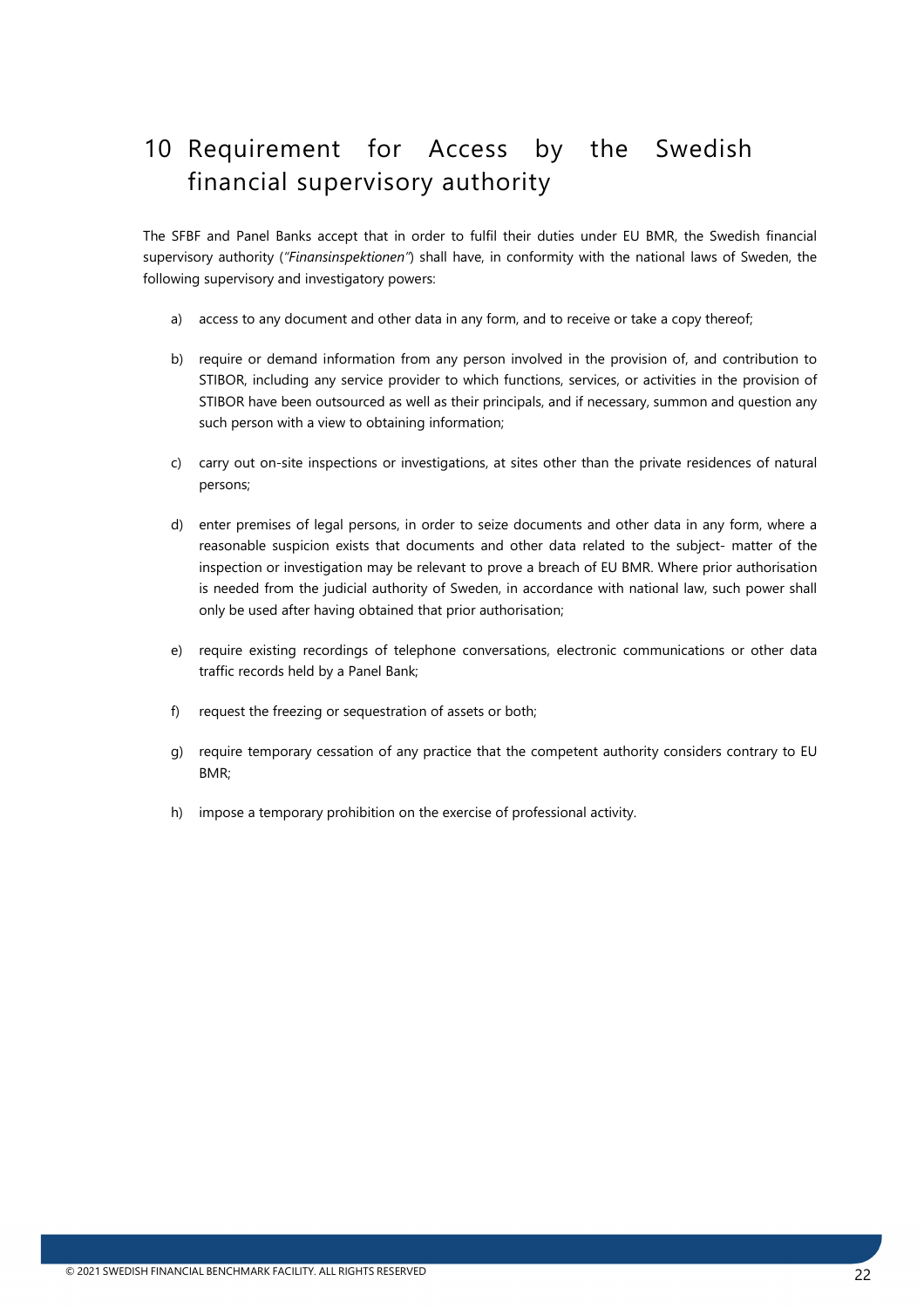## <span id="page-22-0"></span>11 Requirement to Provide Information to SFBF

Each Panel Bank, whose Input Data is submitted from a front office function, will provide information relating to the Panel Bank's internal oversight and Input Data verification procedures within a reasonable timeframe, on demand by the SFBF.

Each Panel Bank shall fully cooperate with the SFBF and the Swedish financial supervisory authority ("*Finansinspektionen*") in the auditing and supervision of the provision of STIBOR and make available the information and records kept in accordance with this PB Code of Conduct.

## <span id="page-22-1"></span>12 Audit Provisions

An independent external audit of the Input Data of a STIBOR Panel Bank, compliance with this PB Code of Conduct and the provisions of EU BMR shall be carried out for the first time six months after the introduction of this Panel Bank Code of Conduct<sup>[3](#page-22-3)</sup>, and subsequently every two years.

The STIBOR Oversight Committee may require an external audit of a Panel Bank if dissatisfied with any aspects of its conduct. The audit will be conducted within three months of such a request being made and the Panel Bank will provide all necessary assistance in regard to these enquiries.

## <span id="page-22-2"></span>13 Effect

The procedures detailed in this document shall come into force on 15 November 2021.

<span id="page-22-3"></span><sup>&</sup>lt;sup>3</sup> Or the authorisation of STIBOR in accordance with BMR, whichever is the latter